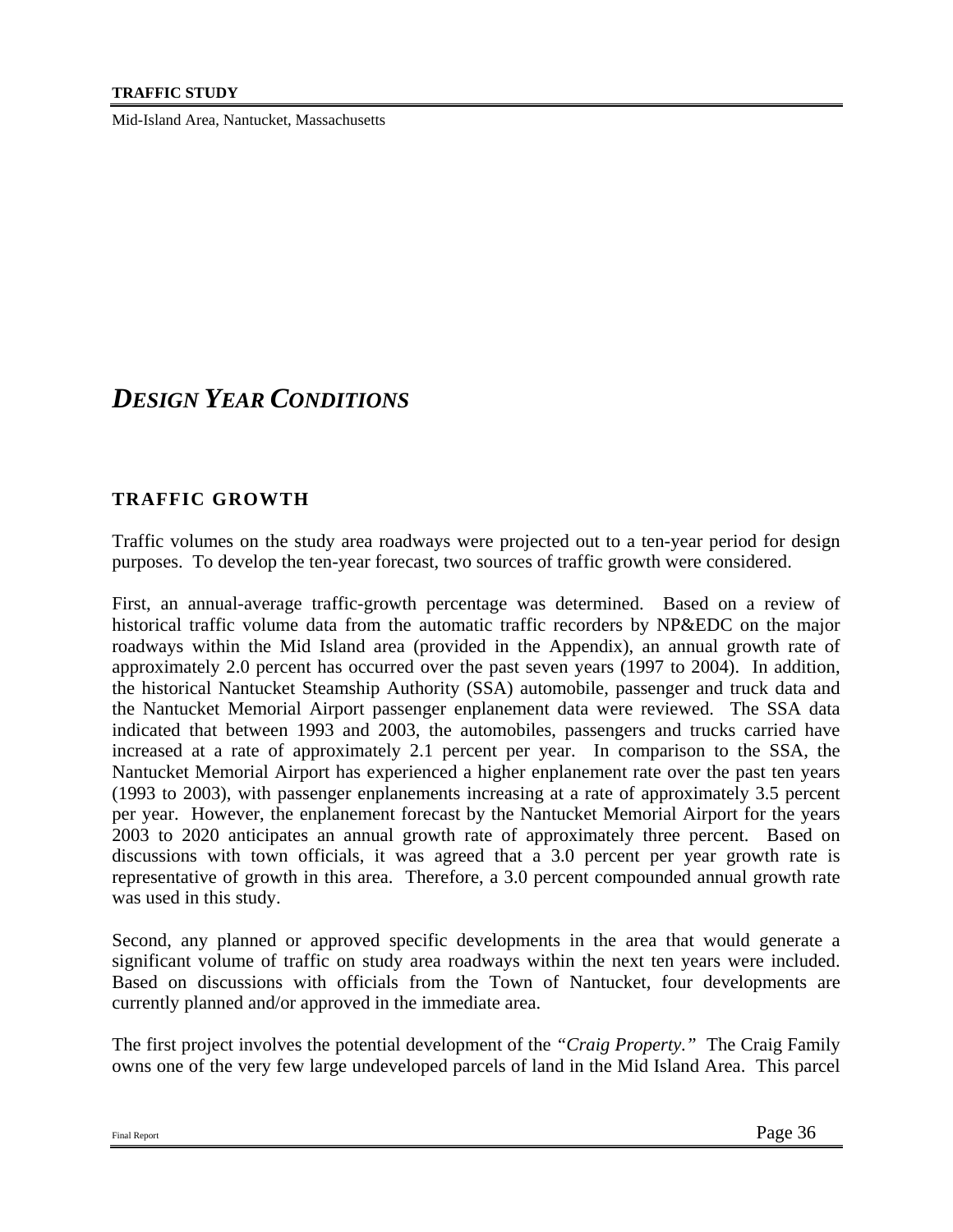is located on the north side of Sanford Road between Sparks Avenue and Pleasant Street. The following are three potential development scenarios outlined in the *Mid-Island Plan* prepared by NP&EDC in March 2003 for this vacant parcel:

1. Expansion of the Boys and Girls Club

This alternative includes the expansion of the existing facility to include a gymnasium on the north side of the building and playing fields on the south side of the building. This alternative would also potentially include the construction of the central stop for Nantucket Regional Transit Authority (NRTA) buses.

2. Playing Fields and Performing Arts/Community Center

This alternative includes the construction of a Performing Arts Center, which could also serve as a Town meeting space in addition to providing staged performance. This alternative would also potentially include the NRTA central bus stop as described in number 1 above.

3. Commercial /Residential Development

This alternative would be to develop the vacant land in accordance with the Mid Island Plan with buildings consisting of commercial space on the lower levels and housing on the upper levels, placed close to the street and parking in the rear. The alternative would also potentially include the NRTA central bus stop as described above.

The second development is the potential relocation of the existing Nantucket Fire Station. The fire station is presently located on a small parcel of land, adjacent to the Stop & Shop facility, and cannot meet the future needs of the island within the limits of this site. The Town is presently evaluating the needs of the Fire Department and has identified the existing Electric Company site (located at the intersection of Fairgrounds Road and Old South Road) as the primary location for a new Public Safety Building.

The third development includes the potential expansion of the existing Stop & Shop facility to include the enhancement of the warehousing capabilities and the produce area of their facility. Enhancements to its facility also include the expansion of its parking facilities to the east, onto the property currently occupied by the Nantucket Fire Department. This alternative could potentially include the construction of the central stop for Nantucket Regional Transit Authority (NRTA) buses as well as the inclusion of a "liner" building adjacent to the Pleasant Street sidewalk. This will create more of a downtown feeling with the buildings directly abutting, or "lining" the sidewalks. In addition, the *Mid Island Plan* recommends that as part of these enhancements to the existing facility, the Stop  $\&$  Shop should consider providing Transportation Demand Management (TDM) opportunities, such as home shopping service, similar to the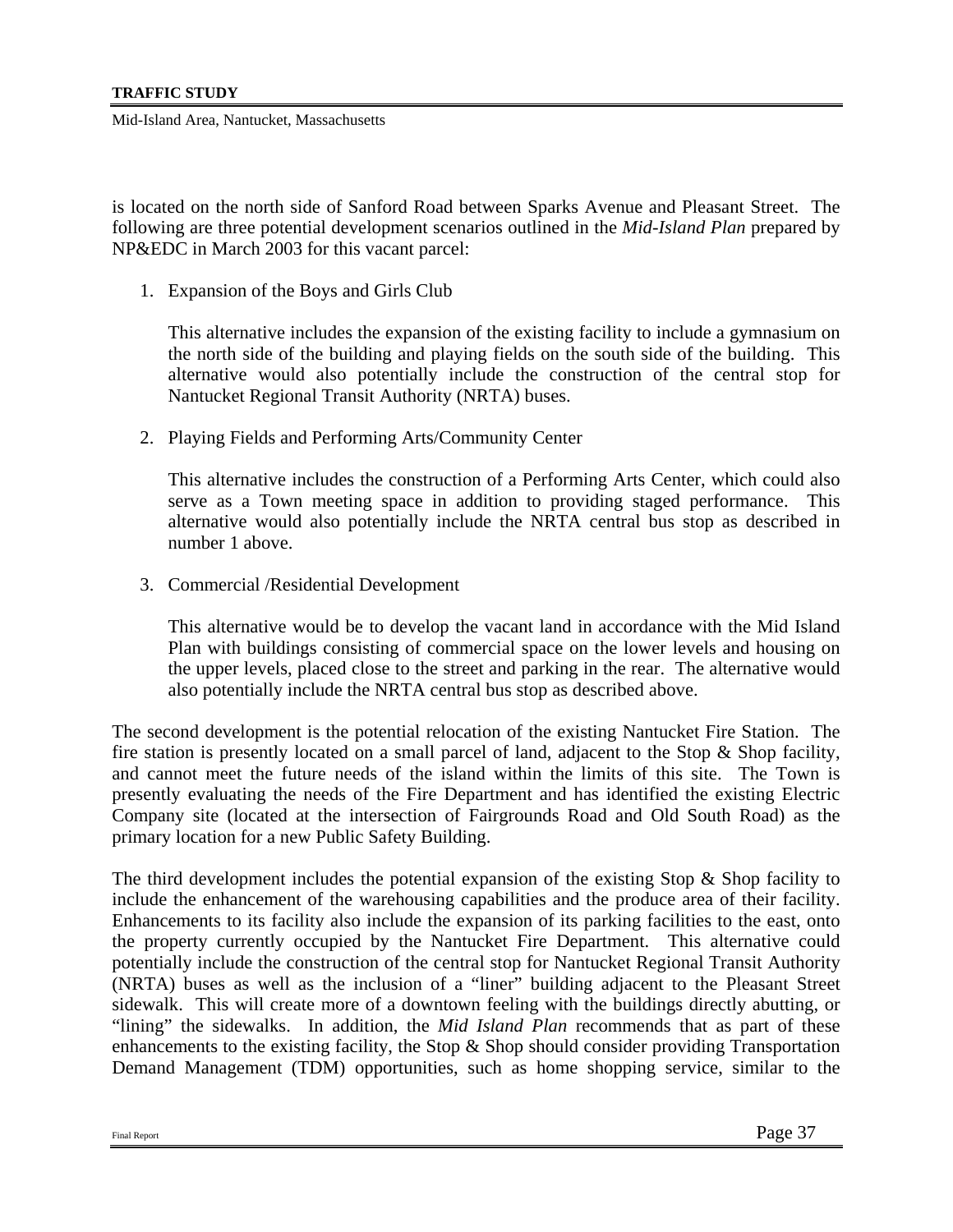"Peapod" service it established in the Boston area, and providing employee housing on the upper level of its expanded area.

The fourth development includes the potential relocation of the existing deficient post office facility, currently located on the northwest corner of Pleasant Street and Daves Street to the parcel of land currently serving as a boat yard on the west side of the Pacific Bank, near the intersection of Sparks Avenue and Pleasant Street.

In addition to the four aforementioned potential developments, based on discussions with town officials, there is the potential for development of 13 additional parcels of existing vacant land in the immediate area. There were five high priority and five medium priority parcels of land identified off of Old South Road between Forest Avenue and Bunker Road, one medium priority parcel located on Bartlett Road west of Mizzenmast Road, one high priority parcel located on Surfside Road south of Windy Way, and one high priority parcel located on Polpis Road, just north of Milestone Road. These developments have the potential for light commercial, retail or residential uses. Given the uncertainty for these 13 potential developments, along with the aforementioned four potential developments coupled with limits for growth of an island, it was agreed with Town officials that all the aforementioned potential developments would be included as part of the conservative 3.0 percent annual traffic growth rate.

Design year (2014) weekday AM, weekday PM, and Saturday midday peak hours were developed by applying a compounded 3.0 percent annual growth rate (or 34.4 percent compounded over ten years) to the existing volumes. The Design Year peak-hour traffic volumes are shown on Figures 13 to 15 for the weekday AM, weekday PM and Saturday midday peak hours, respectively.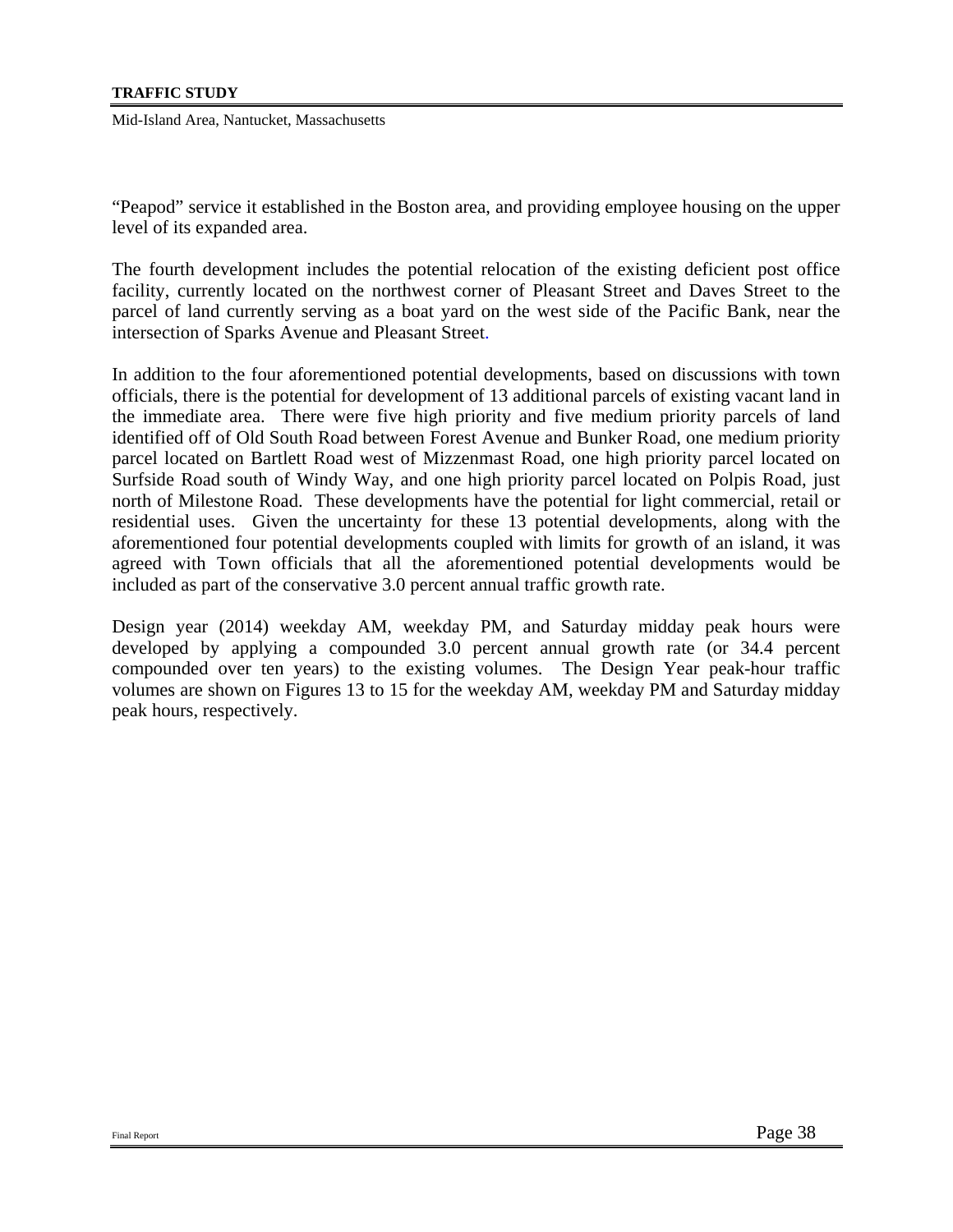

2014 Design Year<br>Weekday AM<br>Peak Hour Traffic Volumes

大 あんな あまま

Engineers, Architects, Pionners, Construction Engineers & Inspectors

**TRAFFIC STUDY** 

 $\begin{array}{c} \lambda \\ \lambda \\ \lambda \end{array}$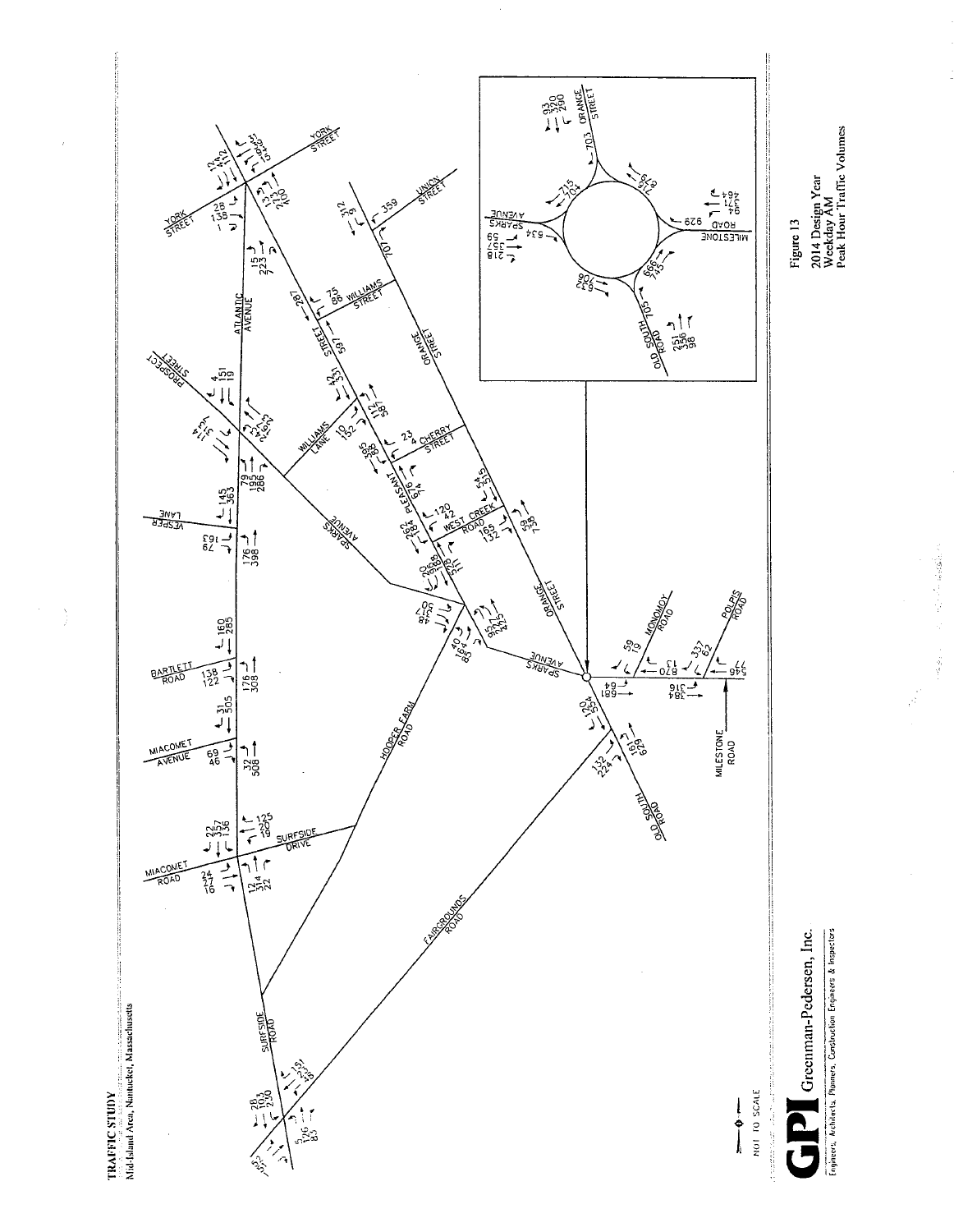

 $\frac{1}{2}$ 

2014 Design Year<br>Weekday AM<br>Peak Hour Traffic Volumes

- Constructs, Architects, Planners, Construction Engineers & Inspectors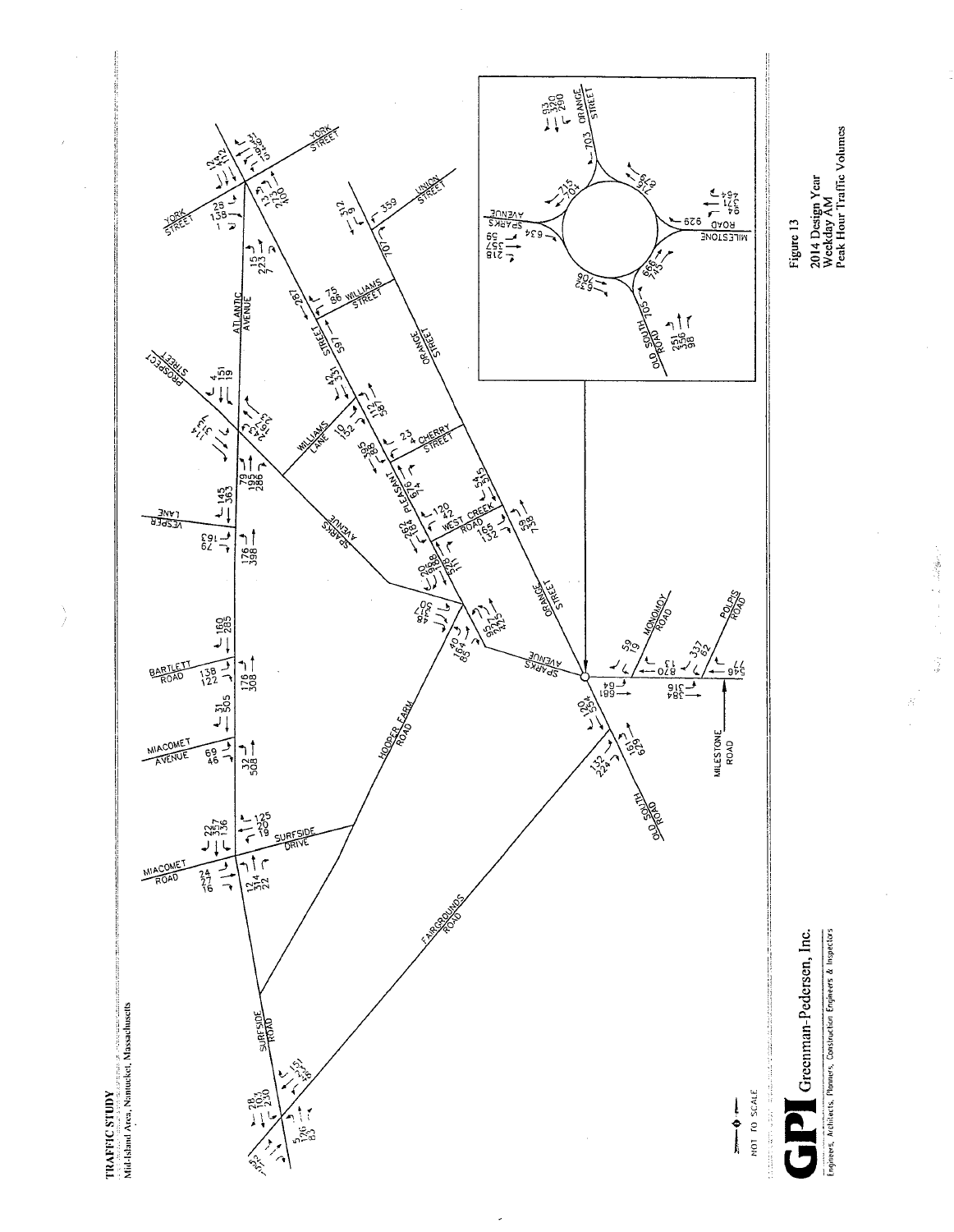

2014 Design Year<br>Weekday PM<br>Peak Hour Traffic Volumes

 $\frac{1}{2} \left( \frac{1}{2} \frac{d^2 y}{d^2 y} \right)$ 

Greenman-Pedersen, Inc.

completed and the construction Engineers & Inspectors

**TRAFFIC STUDY** 

Ç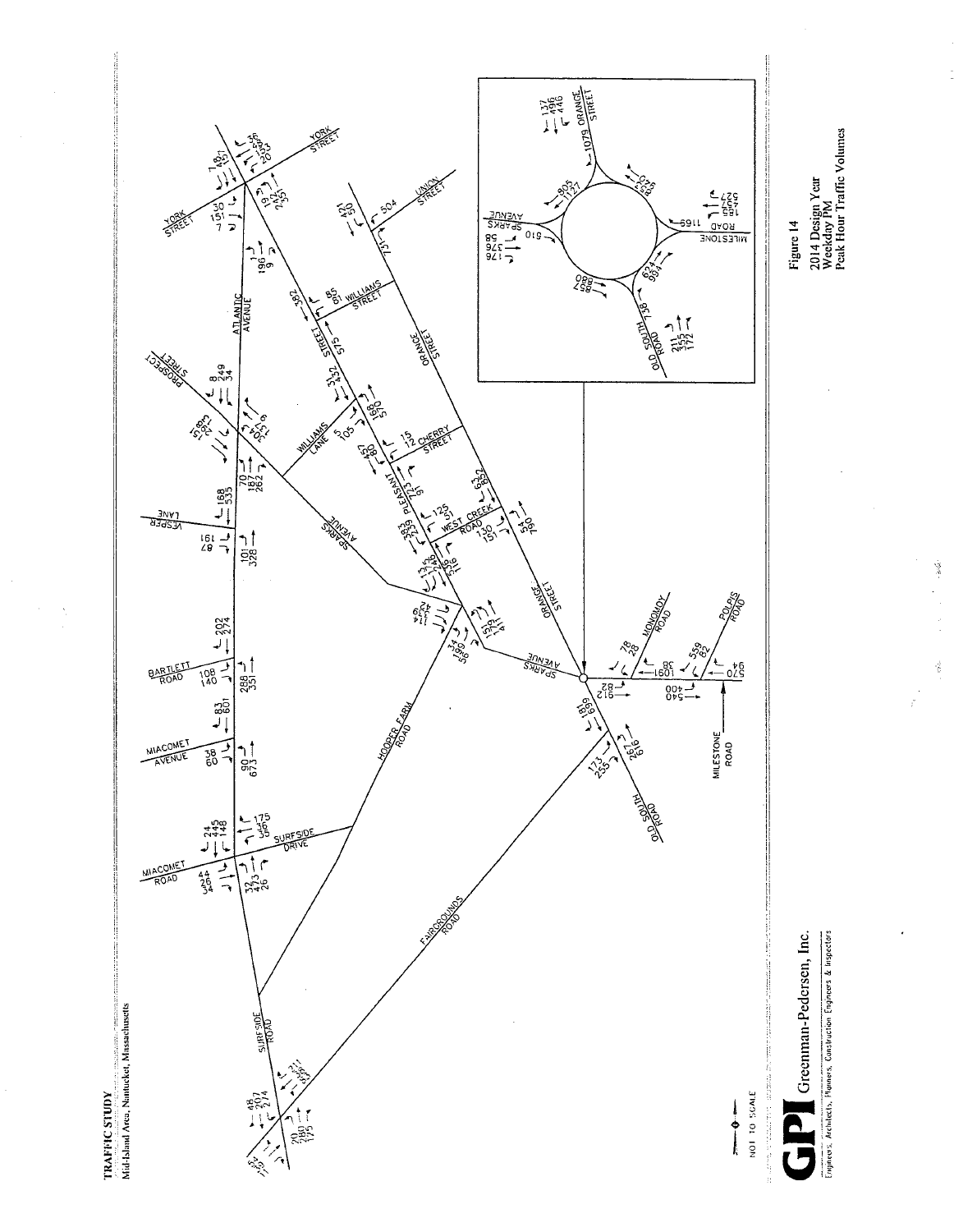#### **PLANNED ROADWAY IMPROVEMENTS**

Based on discussions with officials from the Town of Nantucket, there is one roadway improvement project planned in the study area. The Sparks Avenue at Pleasant Street and Hooper Farm Road Intersection Improvement Project is currently under design. Improvements to this intersection include the reconstruction of the intersection to a modern single lane roundabout, consistent with national standards (FHWA Roundabout Design Guidelines). The proposed design will provide continuous traffic flow through the intersection and consists of reconstructing and realigning the four approaches to intersect at approximately 90 degrees at a modern roundabout. Eight-foot wide crosswalks will be provided across each intersection approach, with 5-foot wide sidewalks and wheelchair compliant ramps along both sides of each roadway, with the exception of the south side of Sparks Avenue where 8-foot wide multi-use paths will be provided. A 14-foot wide mountable apron will be provided at the outer edge of the 40-feet inner diameter central island (for a total central island diameter of 68 feet), providing additional paved area to allow for over-tracking of large trucks, but discouraging passenger vehicle travel. While it is hopeful that construction will begin in 2005, the project is currently under review by MassHighway at the 100 percent design stage and, therefore; the timing of construction is dependent on the scheduling of MassHighway. This intersection was analyzed both with and without the aforementioned improvements under both 2004 Existing and 2014 Design year conditions for comparison purposes, to demonstrate the benefits of the proposed roundabout and is included in the *Analysis* section of this report.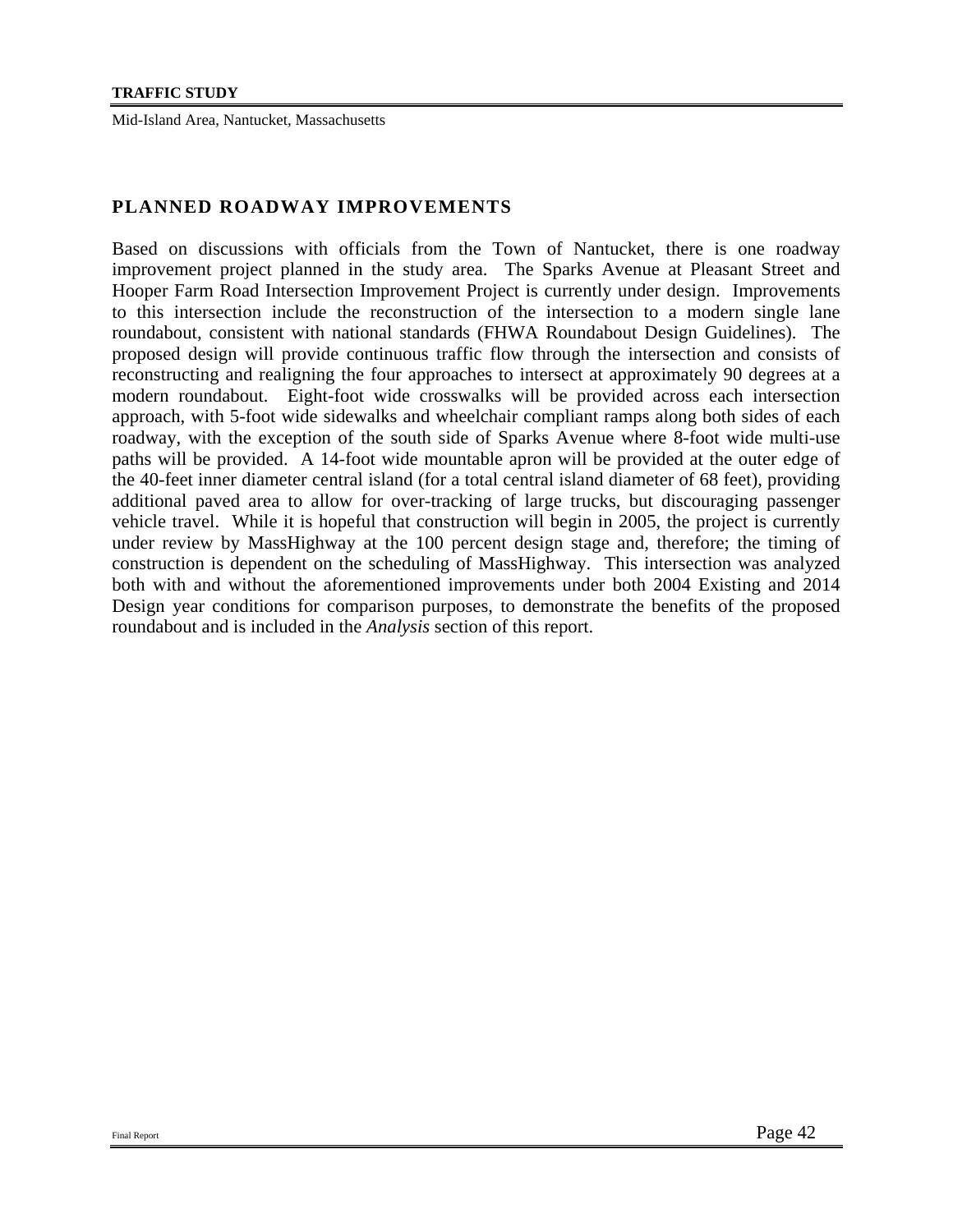# *ANALYSIS*

# **CAPACITY ANALYSIS METHODOLOGY**

A primary result of capacity analysis is the assignment of levels of service to traffic facilities under various traffic flow conditions. The capacity analysis methodology is based on the concepts and procedures in the *Highway Capacity Manual* (HCM).2 The concept of level of service (LOS) is defined as a qualitative measure describing operational conditions within a traffic stream and their perception by motorists and/or passengers. A level-of-service definition provides an index to quality of traffic flow in terms of such factors as speed, travel time, freedom to maneuver, traffic interruptions, comfort, convenience, and safety.

Six levels of service are defined for each type of facility. They are given letter designations from A to F, with LOS A representing the best operating conditions and LOS F the worst. Since the level of service of a traffic facility is a function of the traffic flows placed upon it, such a facility may operate at a wide range of levels of service, depending on the time of day, day of week, or period of year. A description of the operating condition under each level of service is provided below:

LOS A describes conditions with little to no delay to motorists.

LOS B represents a desirable level with relatively low delay to motorists.

LOS C describes conditions with average delays to motorists.

LOS D describes operations where the influence of congestion becomes more noticeable. Delays are still within an acceptable range.

1

<sup>2</sup>*Highway Capacity Manual 2000*, Transportation Research Board; Washington, D.C.; 2000.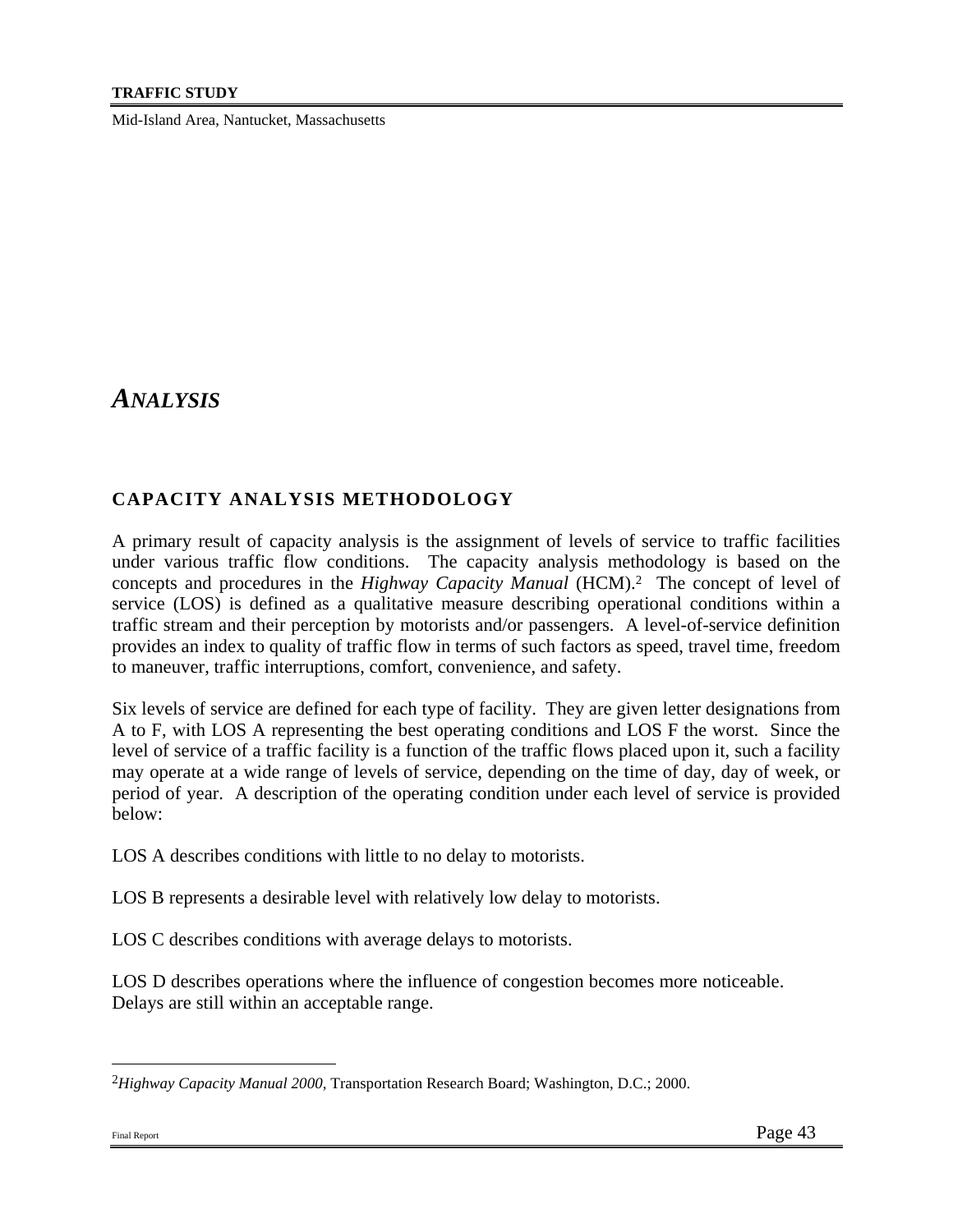LOS E represents operating conditions with high delay values. This level is considered by many agencies to be the limit of acceptable delay.

LOS F is considered to be unacceptable to most drivers with high delay values that often occur, when arrival flow rates exceed the capacity of the intersection.

#### **Unsignalized Intersections**

Levels of service for unsignalized intersections are calculated using the operational analysis methodology of the HCM. The procedure accounts for lane configuration on both the minor and major street approaches, conflicting traffic stream volumes, and the type of intersection control (STOP, YIELD, or all-way STOP control). The definition of level of service for unsignalized intersections is a function of average *control* delay. Control delay includes initial deceleration delay, queue move-up time, stopped delay, and final acceleration delay. The level-of-service criteria for unsignalized intersections are shown in Table 3.

#### **Roundabout Analysis**

Roundabout (or rotary) capacity analysis is based on the concepts and procedures described in the *Signalized and Unsignalized Intersection Design and Research Aid (aaSIDRA).*3 The main features of the aaSIDRA method for roundabout capacity estimation are the dependence of gap acceptance parameters on roundabout geometry, circulating flows and entry lane flows, and the designation of approach lanes as dominant and subdominant lanes that have different capacity characteristics. The aaSIDRA output produces level-of-service results based on the concepts described in the HCM. The level-of-service criteria for roundabouts are the same as for signalized intersections as shown in Table 3.

1

<sup>3</sup> *Signalized & Unsignalized Intersection Design & Research Aid, aaSIDRA 2.0 Version 2.0.3.217*; Akcelik & Associates Pty Ltd, Greythorn, Victoria, Australia; 2002.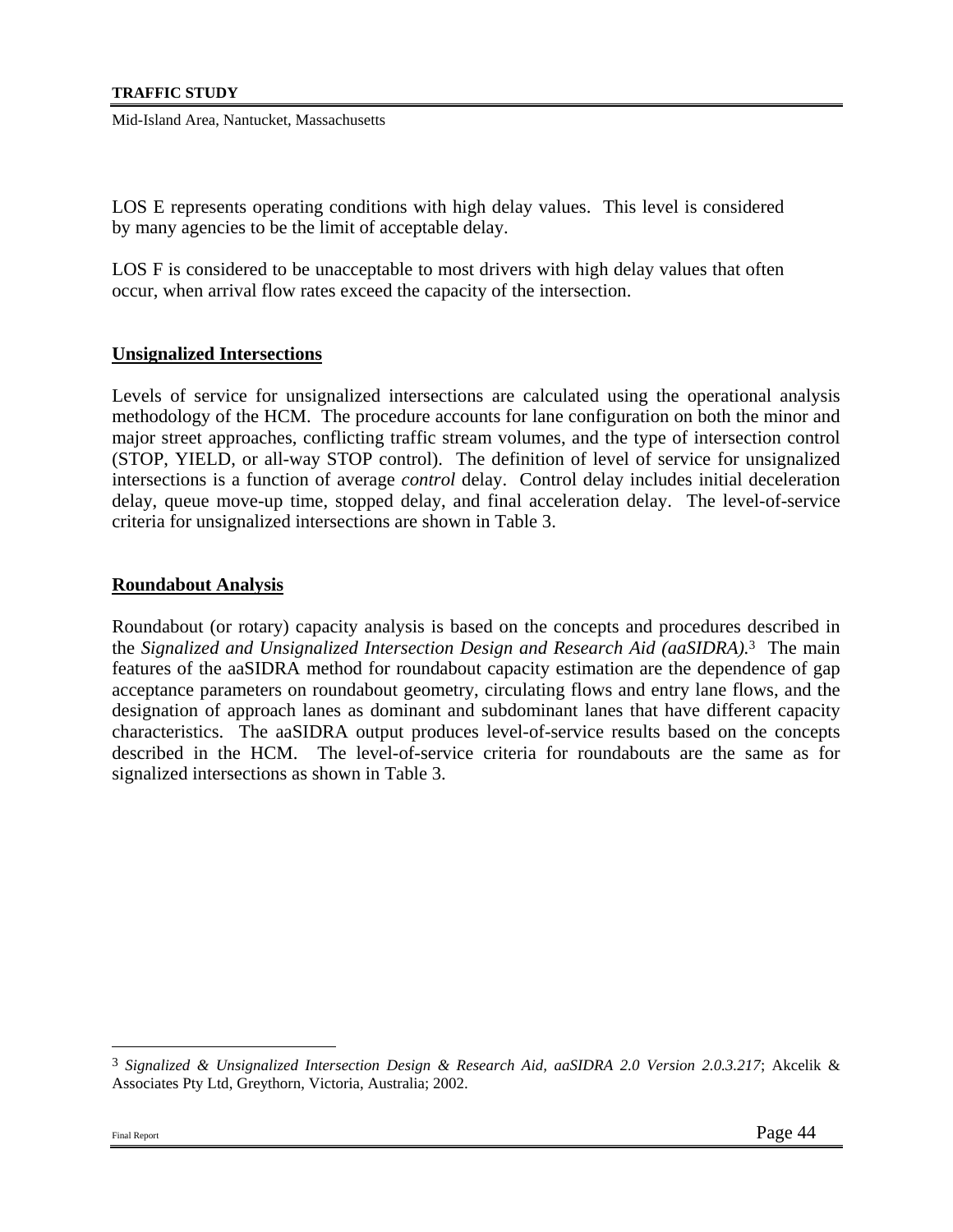#### Level of Service **Unsignalized Intersection Criteria** Average Control Delay (Seconds per Vehicle) **Signalized Intersection and Roundabout Criteria** Average Control Delay (Seconds per Vehicle) A  $\leq 10$   $\leq 10$ B  $>10$  and  $\leq 15$   $>10$  and  $\leq 20$ C  $>15$  and  $\leq 25$   $>20$  and  $\leq 35$ D  $>25$  and  $\leq 35$   $>35$  and  $\leq 55$ E  $>35 \text{ and } \leq 50$   $>55 \text{ and } \leq 80$ F  $>50$   $>80$

## **Table 3 LEVEL-OF-SERVICE CRITERIA FOR INTERSECTIONS**

Source: *Highway Capacity Manual 2000*, Transportation Research Board; Washington, D.C.; 2000. Pages 10-16 and 17-2.

# **QUEUE ANALYSIS METHODOLOGY**

For unsignalized intersections, the 95th percentile queue represents the length of queue of the critical minor-street movement that is not expected to be exceeded 95 percent of the time during the analysis period (typically one hour). In this case, the queue length is a function of the capacity of the movement and the movement's degree of saturation.

## **ANALYSIS RESULTS**

The following tables and discussion illustrate the results of the analysis performed on existing 2004 volumes and projected 2014 volumes under the existing geometric configurations. All locations were analyzed in accordance with the above methodology and are summarized in Tables 4 to 19. All analysis worksheets are provided in the Appendix.

#### **Milestone Road at Polpis Road**

Under both 2004 Existing and 2014 Design Year conditions, left-turns from Milestone Road onto Polpis Road operate at acceptable LOS B or better during the weekday AM, weekday PM and Saturday midday peak hours. In addition, there is sufficient roadway width on Milestone Road to allow through vehicles to bypass left turning vehicles. Left- and right-turning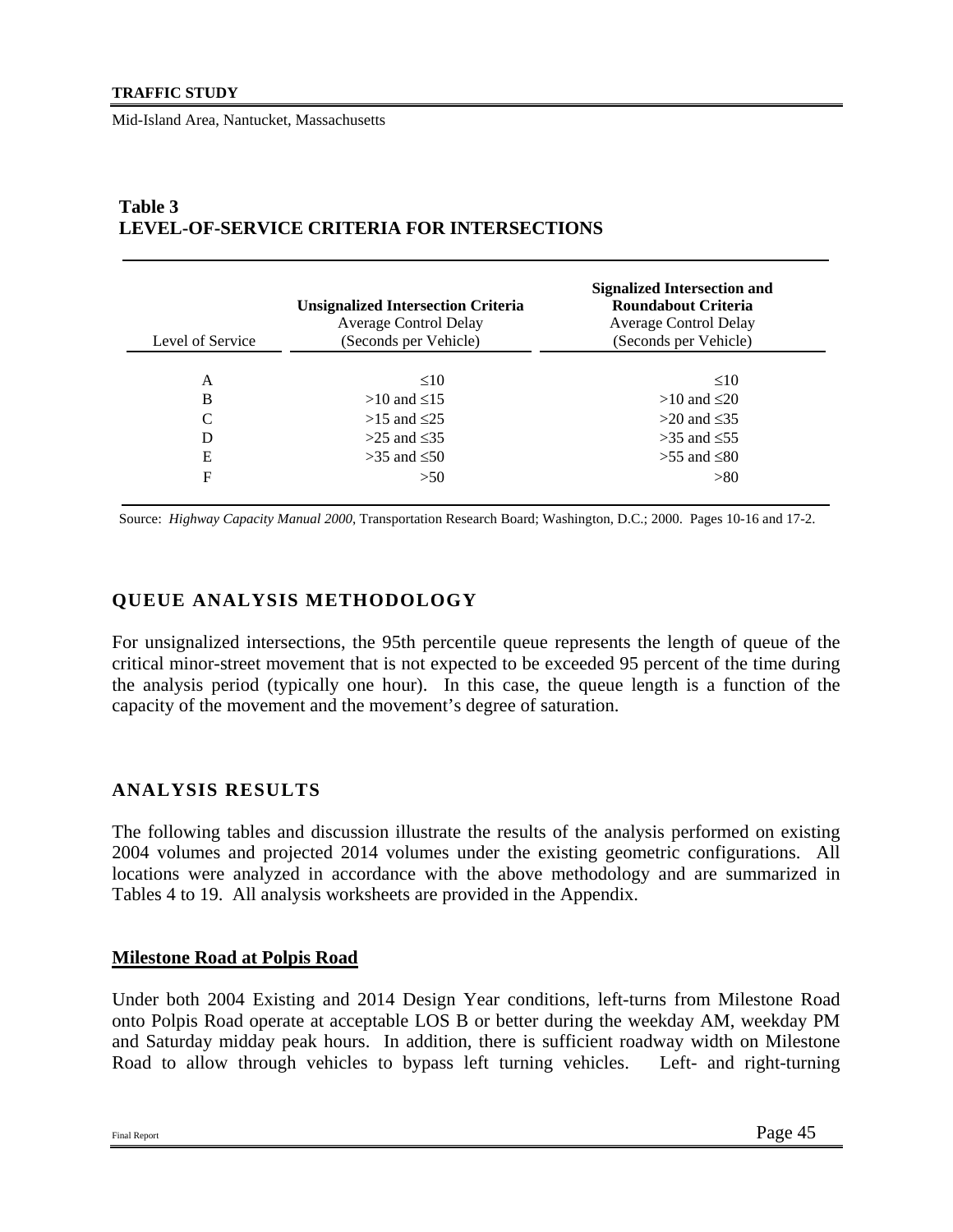movements from Polpis Road onto Milestone Road are projected to operate with capacity constraints (LOS E/F) under future traffic-volume conditions during all three peak hours studied. In addition, the accident records indicate a safety issue at this intersection due to the existing geometric issues, the numerous merging and conflict points. Improvements are recommended at this location to improve overall intersection operation and safety, as described in the *Findings/Recommendations* section of this report.

#### **Table 4 INTERSECTION CAPACITY AND QUEUE ANALYSIS SUMMARY Milestone Road at Polpis Road**

|                               |         |                    | 2004 Existing    |                    |      | 2014 Design Year |             |              |
|-------------------------------|---------|--------------------|------------------|--------------------|------|------------------|-------------|--------------|
| Milestone Road at Polpis Road | $V/C^a$ | Delay <sup>b</sup> | LOS <sup>c</sup> | Queue <sup>d</sup> | V/C  | Delay            | LOS         | <b>Oueue</b> |
| Weekday AM:                   |         |                    |                  |                    |      |                  |             |              |
| Milestone Rd EB left turns    | 0.25    | 9.6                | A                | 25                 | 0.39 | 11.5             | B           | 48           |
| Polpis Rd SB left turns       | 0.44    | 53.4               | F                | 48                 | 1.41 | 388.3            | $\mathbf F$ | 172          |
| Polpis Rd SB right turns      | 0.52    | 17.4               | C                | 75                 | 0.86 | 43.4             | E           | 224          |
| Weekday PM:                   |         |                    |                  |                    |      |                  |             |              |
| Milestone Rd EB left turns    | 0.31    | 10.1               | B                | 34                 | 0.49 | 13.0             | B           | 68           |
| Polpis Rd SB left turns       | 0.90    | 161.2              | $\mathbf{F}$     | 121                | 3.48 | NC.              | F           | 305          |
| Polpis Rd SB right turns      | 0.90    | 43.6               | E                | 266                | 1.51 | 265.7            | $\mathbf F$ | 909          |
| Saturday Midday:              |         |                    |                  |                    |      |                  |             |              |
| Milestone Rd EB left turns    | 0.28    | 9.4                | A                | 29                 | 0.43 | 11.3             | B           | 54           |
| Polpis Rd SB left turns       | 0.64    | 82.7               | F                | 80                 | 2.14 | 772.0            | F           | 246          |
| Polpis Rd SB right turns      | 0.55    | 17.2               | C                | 84                 | 0.89 | 43.8             | E           | 252          |

<sup>a</sup>Volume-to-capacity ratio.

<sup>b</sup>Average stopped delay in seconds per vehicle.

c Level of service.

 $^{d}$ 95<sup>th</sup> percentile queue length in feet per lane (assuming 25 feet per vehicle).

 $NC = No$  capacity available.

#### **Milestone Road at Monomoy Road**

Under both 2004 Existing and 2014 Design Year conditions, left-turns from Milestone Road onto Monomoy Road operate at acceptable LOS B or better during the weekday AM, weekday PM and Saturday midday peak hours. In addition, there is sufficient roadway width on Milestone Road to allow through vehicles to bypass left turning vehicles. Left-turning movements from Monomoy Road onto Milestone Road are projected to operate with capacity constraints (LOS E/F) during all three peak hours studied, along with right-turning movements during the weekday PM peak hour under future traffic-volume conditions. Improvements are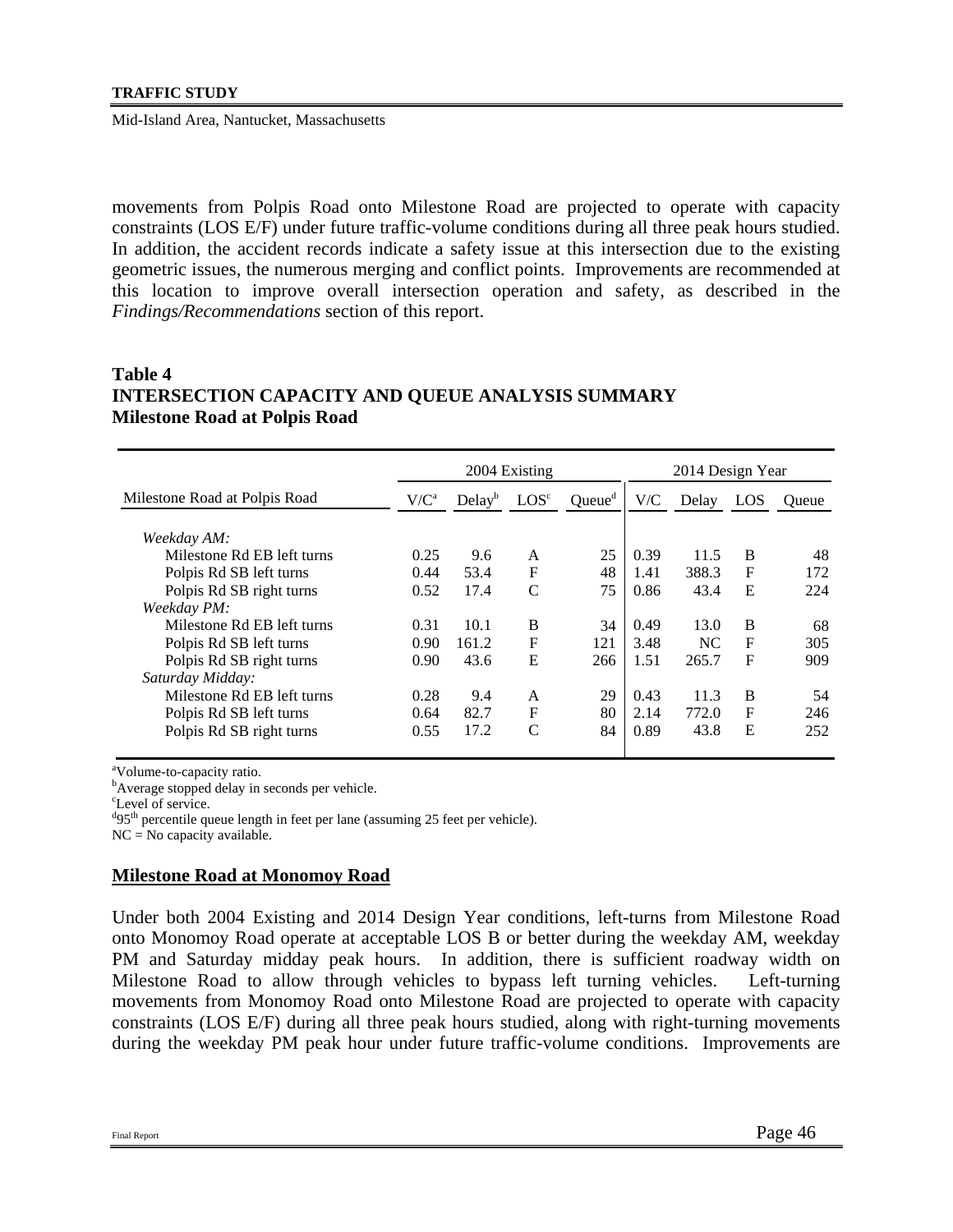recommended at this location to improve overall intersection operation and safety, as described in the *Findings/Recommendations* section of this report.

#### **Table 5 INTERSECTION CAPACITY AND QUEUE ANALYSIS SUMMARY Milestone Road at Monomoy Road**

|                                |         |                    | 2004 Existing    |                    |      | 2014 Design Year |             |       |
|--------------------------------|---------|--------------------|------------------|--------------------|------|------------------|-------------|-------|
| Milestone Road at Monomoy Road | $V/C^a$ | Delay <sup>b</sup> | LOS <sup>c</sup> | Queue <sup>d</sup> | V/C  | Delay            | LOS         | Oueue |
| Weekday AM:                    |         |                    |                  |                    |      |                  |             |       |
| Milestone Rd EB left turns     | 0.07    | 9.7                | A                | 5                  | 0.11 | 11.2             | B           | 10    |
| Monomoy Rd SB left turns       | 0.14    | 40.2               | E                | 12                 | 0.43 | 114.1            | F           | 40    |
| Monomoy Rd SB right turns      | 0.14    | 15.4               | C                | 12                 | 0.26 | 22.2             | C           | 25    |
| Weekday PM:                    |         |                    |                  |                    |      |                  |             |       |
| Milestone Rd EB left turns     | 0.12    | 12.3               | B                | 10                 | 0.23 | 17.1             | C           | 22    |
| Monomoy Rd SB left turns       | 0.60    | 160.4              | $\mathbf F$      | 56                 | 2.71 | NC.              | $\mathbf F$ | 139   |
| Monomoy Rd SB right turns      | 0.37    | 31.3               | D                | 40                 | 0.88 | 118.7            | $\mathbf F$ | 136   |
| Saturday Midday:               |         |                    |                  |                    |      |                  |             |       |
| Milestone Rd EB left turns     | 0.06    | 9.2                | A                | 4                  | 0.09 | 10.4             | B           | 8     |
| Monomoy Rd SB left turns       | 0.11    | 35.7               | E                | 9                  | 0.30 | 87.0             | $\mathbf F$ | 26    |
| Monomoy Rd SB right turns      | 0.11    | 14.3               | $\mathcal{C}$    | 9                  | 0.20 | 19.3             | C           | 19    |
|                                |         |                    |                  |                    |      |                  |             |       |

<sup>a</sup>Volume-to-capacity ratio.

<sup>b</sup>Average stopped delay in seconds per vehicle.

c Level of service.

<sup>d</sup>95<sup>th</sup> percentile queue length in feet per lane (assuming 25 feet per vehicle).

 $NC = No$  capacity available.

#### **Milestone Rotary**

As shown in Table 6, under 2004 Existing conditions all approaches at the Milestone Rotary operate at acceptable LOS (LOS D or better) during the weekday AM, weekday PM and Saturday midday peak hours. However, under 2014 conditions, the Sparks Avenue and Old South Road approaches will operate with capacity constraints and long delays (LOS F) during the peak hours. While longer-term improvements of this location will require further study, short-term improvements are offered within the *Findings/Recommendations* section that better define right-of-way through the rotary.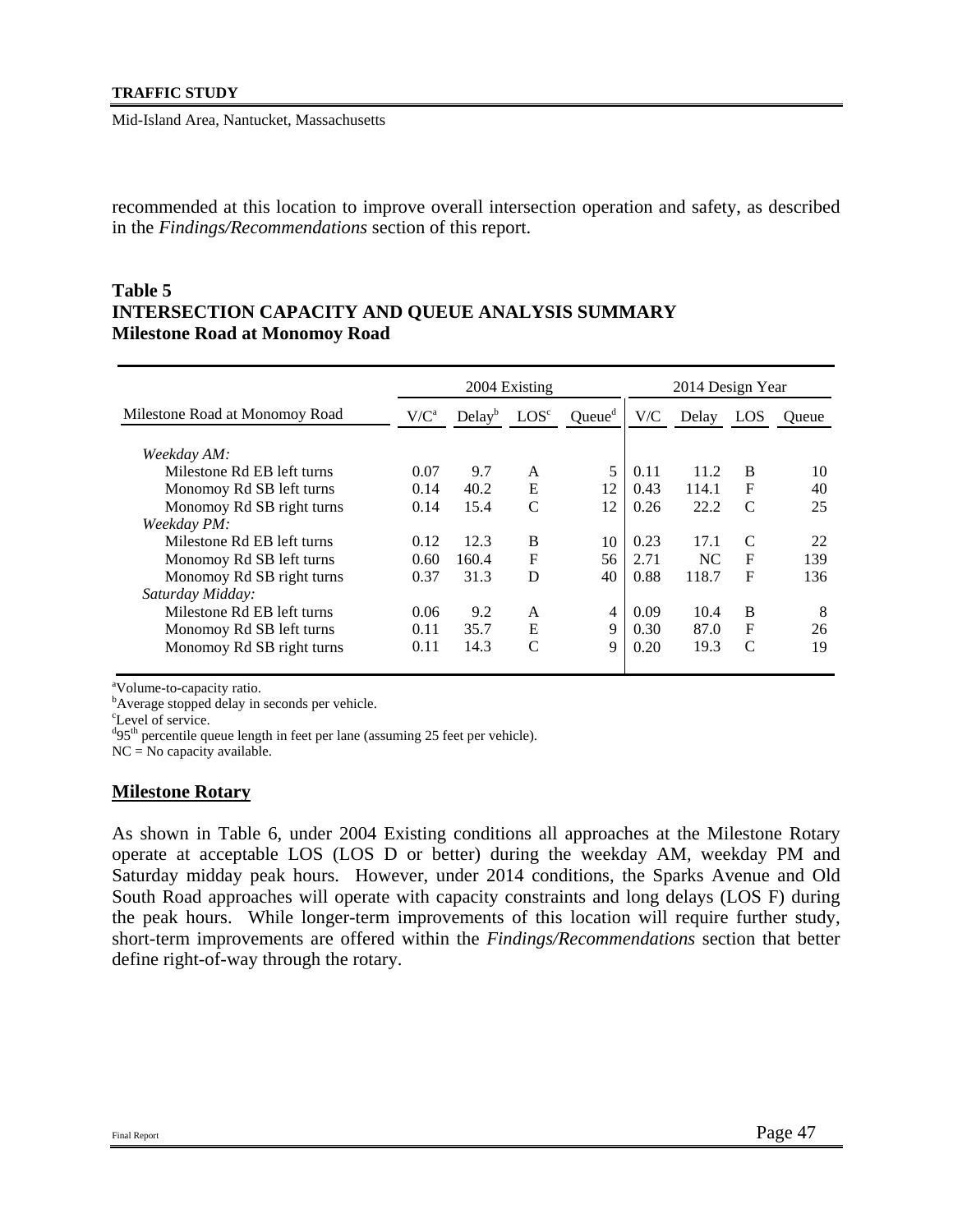# **Table 6 INTERSECTION CAPACITY AND QUEUE ANALYSIS SUMMARY Milestone Rotary**

|                                                                                                                             |                              |                            | 2004 Existing                            |                         |                              | 2014 Design Year               |                       |                              |
|-----------------------------------------------------------------------------------------------------------------------------|------------------------------|----------------------------|------------------------------------------|-------------------------|------------------------------|--------------------------------|-----------------------|------------------------------|
| Milestone Rotary                                                                                                            | $V/C^a$                      | Delay <sup>b</sup>         | LOS <sup>c</sup>                         | Queue <sup>d</sup>      | V/C                          | Delay                          | LOS                   | Oueue                        |
| Weekday AM:<br>Sparks Ave EB approach<br>Old South Rd NB approach<br>Milestone Rd WB approach                               | 0.67<br>0.79<br>0.51         | 11.3<br>19.8<br>8.8        | B<br>B<br>A                              | 188<br>328<br>102       | 1.23<br>1.27<br>0.73         | 136.6<br>151.5<br>13.8         | F<br>$\mathbf F$<br>B | 1,500<br>1,852<br>220        |
| Orange St SB approach                                                                                                       | 0.36                         | 6.7                        | A                                        | 48                      | 0.55                         | 9.1                            | A                     | 92                           |
| Weekday PM:<br>Sparks Ave EB approach<br>Old South Rd NB approach<br>Milestone Rd WB approach<br>Orange St SB approach      | 0.82<br>0.89<br>0.58<br>0.50 | 26.0<br>31.8<br>9.3<br>8.0 | $\mathcal{C}$<br>$\mathcal{C}$<br>A<br>A | 305<br>495<br>128<br>80 | 1.91<br>1.23<br>0.80<br>0.80 | 453.8<br>134.5<br>15.4<br>14.7 | F<br>F<br>B<br>B      | 2,742<br>1,800<br>288<br>202 |
| Saturday Midday:<br>Sparks Ave EB approach<br>Old South Rd NB approach<br>Milestone Rd WB approach<br>Orange St SB approach | 0.82<br>0.92<br>0.49<br>0.47 | 21.4<br>36.1<br>8.4<br>7.1 | C<br>D<br>A<br>A                         | 305<br>542<br>92<br>75  | 1.73<br>1.23<br>0.68<br>0.72 | 363.8<br>136.7<br>12.3<br>11.3 | F<br>F<br>B<br>B      | 2,785<br>1,822<br>185<br>168 |

<sup>a</sup>Volume-to-capacity ratio.

<sup>b</sup>Average stopped delay in seconds per vehicle.

c Level of service.

<sup>d</sup>95<sup>th</sup> percentile queue length in feet per lane (assuming 25 feet per vehicle).

#### **Sparks Avenue at Pleasant Street and Hooper Farm Road**

As shown in Table 7, under both 2004 Existing and 2014 Design Year conditions, without improvements, the Hooper Farm northbound, the Pleasant Street southbound and the Sparks Avenue eastbound approaches operate with long delays and queues (LOS F). Intersection improvements to provide a single lane roundabout at this location are proposed under a separate study, as described in the *Design Year Conditions* section of this report. The proposed improvements under both 2004 Existing and 2014 Design Year conditions will bring this intersection up to an acceptable LOS (LOS A/B) and provide improved traffic operations, with shorter vehicle queue lengths.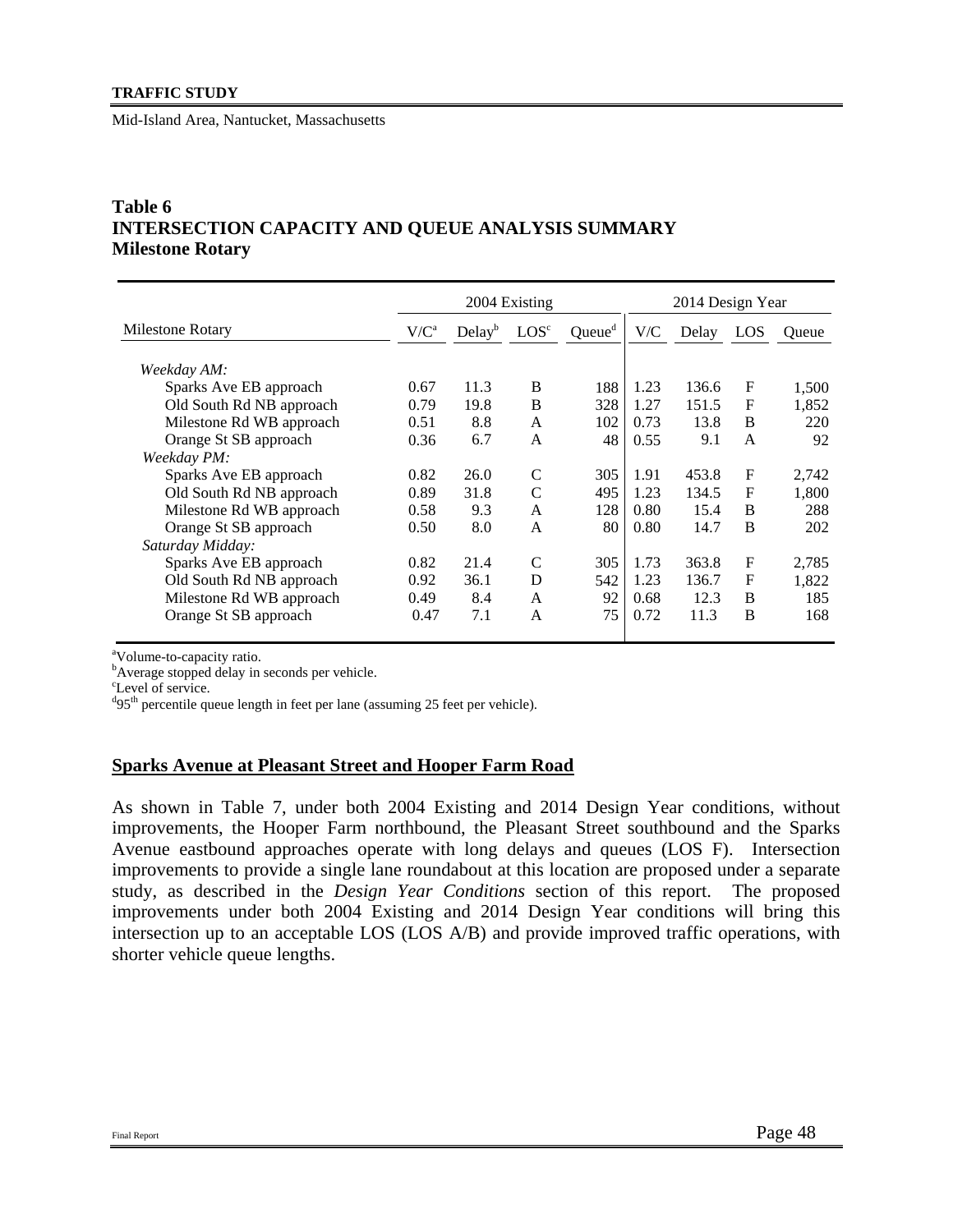**TRAFFIC STUDY TRAFFIC STUDY** 

Mid-Island Area, Nantucket, Massachusetts Mid-Island Area, Nantucket, Massachusetts

# **INTERSECTION CAPACITY AND QUEUE ANALYSIS SUMMARY**  INTERSECTION CAPACITY AND QUEUE ANALYSIS SUMMARY Sparks Avenue at Pleasant Street and Hooper Farm Road **Sparks Avenue at Pleasant Street and Hooper Farm Road Table 7**

|                                                          |      |                                                      |                  |                |                                             | Planned Intersection<br>2004 Existing with                            |                                     |                 |                                      |                       |             |                         |                               | 2014 Design Year with<br>Planned Intersection                                          |      |                     |
|----------------------------------------------------------|------|------------------------------------------------------|------------------|----------------|---------------------------------------------|-----------------------------------------------------------------------|-------------------------------------|-----------------|--------------------------------------|-----------------------|-------------|-------------------------|-------------------------------|----------------------------------------------------------------------------------------|------|---------------------|
|                                                          |      |                                                      | 2004 Existing    |                |                                             |                                                                       | Improvements                        |                 |                                      | 2014 Design Year      |             |                         |                               | Improvements                                                                           |      |                     |
| Sparks Avenue at Pleasant Street<br>and Hooper Farm Road |      |                                                      |                  |                |                                             | Dela                                                                  |                                     |                 |                                      |                       |             |                         |                               |                                                                                        |      |                     |
|                                                          |      | $V/C^a$ Delay <sup>b</sup>                           | LOS <sup>c</sup> | $Q$ ueue $q$   | $\sum_{i=1}^{n}$                            | $\geq$                                                                | SOT                                 | Queue           | $\sum_{i=1}^{n}$                     | Delay                 | <b>SOT</b>  | Queue                   | $\sqrt{C}$                    | Delay                                                                                  | LOS  | Queue               |
| Weekday AM:                                              |      |                                                      |                  |                |                                             |                                                                       |                                     |                 |                                      |                       |             |                         |                               |                                                                                        |      |                     |
| Pleasant St SB approach                                  | 0.90 |                                                      |                  | 275            |                                             |                                                                       |                                     |                 |                                      |                       |             |                         |                               |                                                                                        |      | 88                  |
| Sparks Ave EB approach                                   | 1.24 |                                                      |                  |                | $\begin{array}{c} 0.28 \\ 0.36 \end{array}$ | $1.4$<br>$1.9$<br>$2.9$                                               |                                     |                 |                                      |                       |             |                         |                               |                                                                                        |      |                     |
| Hooper Farm Road NB approach                             | 1.85 | 67.3<br>276.7<br>833.9<br>833.9                      | 圧圧圧く             | 1,432<br>2,348 | 0.37                                        |                                                                       | m < m <                             | 5885            | $1.75$<br>$2.57$<br>$5.07$<br>$5.52$ | 9.0<br>22<br>20<br>20 | <b>⊞⊞±∢</b> | 2,700<br>5,098<br>5,470 | 0 0 0 0<br>0 0 0 0<br>0 0 0 0 | 1 1 1 0 1<br>1 1 0 1<br>1 1 0 1                                                        |      | 235                 |
| Sparks Ave WB approach<br>Weekday PM:                    | 0.39 |                                                      |                  |                | 0.52                                        | 9.4                                                                   |                                     |                 |                                      |                       |             |                         |                               |                                                                                        |      |                     |
| Pleasant St SB approach                                  |      |                                                      |                  | 585            |                                             |                                                                       |                                     |                 |                                      |                       |             |                         | 64.0                          |                                                                                        |      |                     |
| Sparks Ave EB approach                                   |      |                                                      |                  | 1,950          |                                             |                                                                       |                                     | $rac{88}{59}$   |                                      |                       |             | 3,752<br>5,892<br>4,298 | 0.71                          |                                                                                        |      |                     |
| Hooper Farm Road NB approach                             |      | 1.02 116.3<br>1.34 362.1<br>1.61 632.3<br>1.61 632.3 | LLLK             | 1,615          | 0.32<br>0.45<br>0.28                        | $231.50$<br>$21.50$                                                   | $m \n  <$ $m \n  <$                 | 50 <sup>2</sup> | 2.2.24<br>2.2.24<br>2.2.4            |                       | 圧圧圧く        |                         | 0.47                          | $\frac{3}{11}$<br>$\frac{5}{11}$<br>$\frac{5}{11}$<br>$\frac{5}{11}$<br>$\frac{1}{11}$ | mmmm | 9384                |
| Sparks Ave WB approach                                   | 0.33 |                                                      |                  |                | 0.42                                        |                                                                       |                                     |                 |                                      |                       |             |                         | 0.62                          |                                                                                        |      |                     |
| Saturday Midday:                                         |      |                                                      |                  |                |                                             |                                                                       |                                     |                 |                                      |                       |             |                         |                               |                                                                                        |      |                     |
| Pleasant St SB approach                                  |      |                                                      |                  | 1,188          | 0.36                                        |                                                                       |                                     |                 |                                      |                       |             |                         |                               |                                                                                        |      |                     |
| Sparks Ave EB approach                                   |      |                                                      |                  | 2,162          | 0.45                                        |                                                                       |                                     |                 |                                      |                       |             |                         |                               |                                                                                        |      |                     |
| Hooper Farm Road NB approach                             | 1.96 | 1.18 216.5<br>1.44 444.4<br>1.96 947.0<br>1.96 947.0 | 圧圧圧く             | 2,440          | 0.36                                        | $\frac{27}{20}$<br>$\frac{6}{20}$<br>$\frac{8}{20}$<br>$\frac{2}{20}$ | $\boxtimes$ $\boxtimes$ $\boxtimes$ | <b>72888</b>    | 2.25<br>2.55<br>2.57<br>2.47         | uuuo<br>zzzo          | 圧圧圧く        | 4,760<br>5,962<br>5,470 | 55<br>555<br>555              | $14.8$<br>$19.3$<br>$10.6$                                                             |      | 138<br>1922<br>1921 |
| Sparks Ave WB approach                                   | 0.35 |                                                      |                  |                | 0.44                                        |                                                                       |                                     |                 |                                      |                       |             |                         |                               |                                                                                        |      |                     |
|                                                          |      |                                                      |                  |                |                                             |                                                                       |                                     |                 |                                      |                       |             |                         |                               |                                                                                        |      |                     |
|                                                          |      |                                                      |                  |                |                                             |                                                                       |                                     |                 |                                      |                       |             |                         |                               |                                                                                        |      |                     |

aVolume-to-capacity ratio.

bAverage stopped delay in seconds per vehicle.

Level of service.

<sup>a</sup>Volume-to-capacity ratio.<br>
<sup>b</sup>Average stopped delay in seconds per vehicle.<br>
<sup>6</sup>Level of service.<br>
<sup>4</sup>95<sup>th</sup> percentile queue length in feet per lane (assuming 25 feet per vehicle).<br>NC = No capacity available. d95th percentile queue length in feet per lane (assuming 25 feet per vehicle). NC = No capacity available.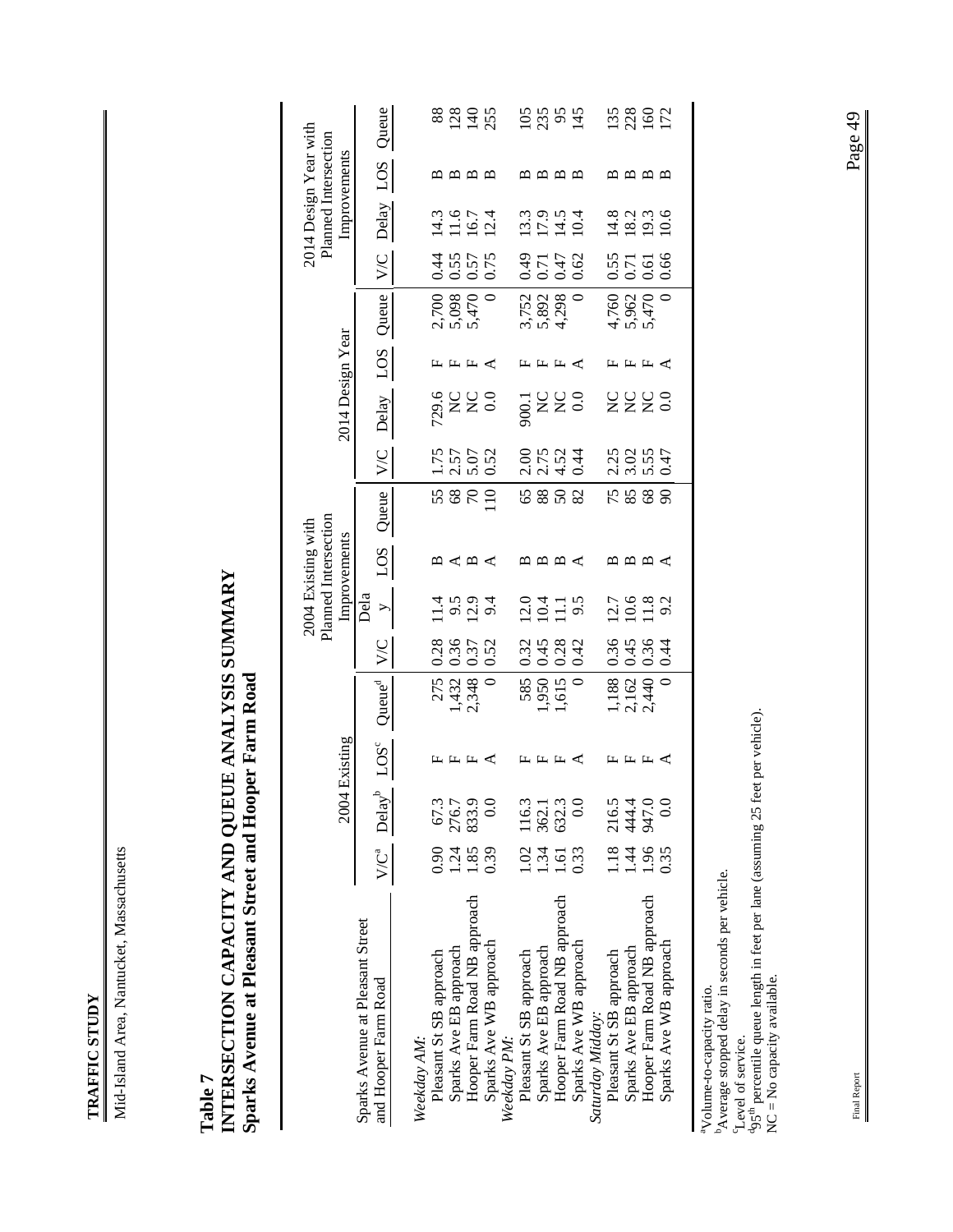#### **Orange Street at West Creek Road**

As illustrated in Table 8, under both 2004 Existing and 2014 Design Year conditions, left-turns from Orange Street onto West Creek Road operate at acceptable LOS B or better during the weekday AM, weekday PM and Saturday midday peak hours. Left- and right-turning movements from West Creek Road onto Orange Street operate with long delays and queues (LOS F) under both 2004 Existing and 2014 Design Year conditions during all three peak hours studied.

#### **Table 8 INTERSECTION CAPACITY AND QUEUE ANALYSIS SUMMARY Orange Street at West Creek Road**

| $V/C^a$ | Delav <sup>b</sup> | LOS <sup>c</sup> | Queue <sup>d</sup> | V/C  | Delay | LOS | Oueue            |
|---------|--------------------|------------------|--------------------|------|-------|-----|------------------|
|         |                    |                  |                    |      |       |     |                  |
| 0.05    | 8.7                | A                | 4                  | 0.08 | 9.4   | A   | 6                |
| 1.00    | 97.0               | F                | 244                | 2.33 | 666.9 | F   | 730              |
|         |                    |                  |                    |      |       |     |                  |
| 0.05    | 9.3                | A                | 4                  | 0.08 | 10.4  | B   | 6                |
| 1.06    | 121.2              | F                | 259                | 2.61 | 804.2 | F   | 729              |
|         |                    |                  |                    |      |       |     |                  |
| 0.06    | 9.5                | A                | 5                  | 0.11 | 10.8  | B   | 9                |
| 1.08    | 134.3              | F                | 258                | 2.82 | 907.9 | F   | 709              |
|         |                    |                  | 2004 Existing      |      |       |     | 2014 Design Year |

<sup>a</sup>Volume-to-capacity ratio.

<sup>b</sup>Average stopped delay in seconds per vehicle.

c Level of service.

 $^{d}$ 95<sup>th</sup> percentile queue length in feet per lane (assuming 25 feet per vehicle).

#### **Pleasant Street at West Creek Road**

As illustrated in Table 9,under both 2004 Existing and 2014 Design Year conditions, left-turns from Pleasant Street onto West Creek Road operate at acceptable LOS B or better during all three peak hours studied. Left- and right-turning movements from West Creek Road onto Pleasant Street operate at LOS C under 2004 Existing conditions during all three peak hours studied. Under 2014 Design Year conditions, the West Creek Road turning movements deteriorate to LOS E during the weekday AM peak hour and LOS F during both the weekday PM and Saturday midday peak hours. Improvements are recommended at this location to improve overall intersection operation and safety, as described in the *Findings/Recommendations* section of this report.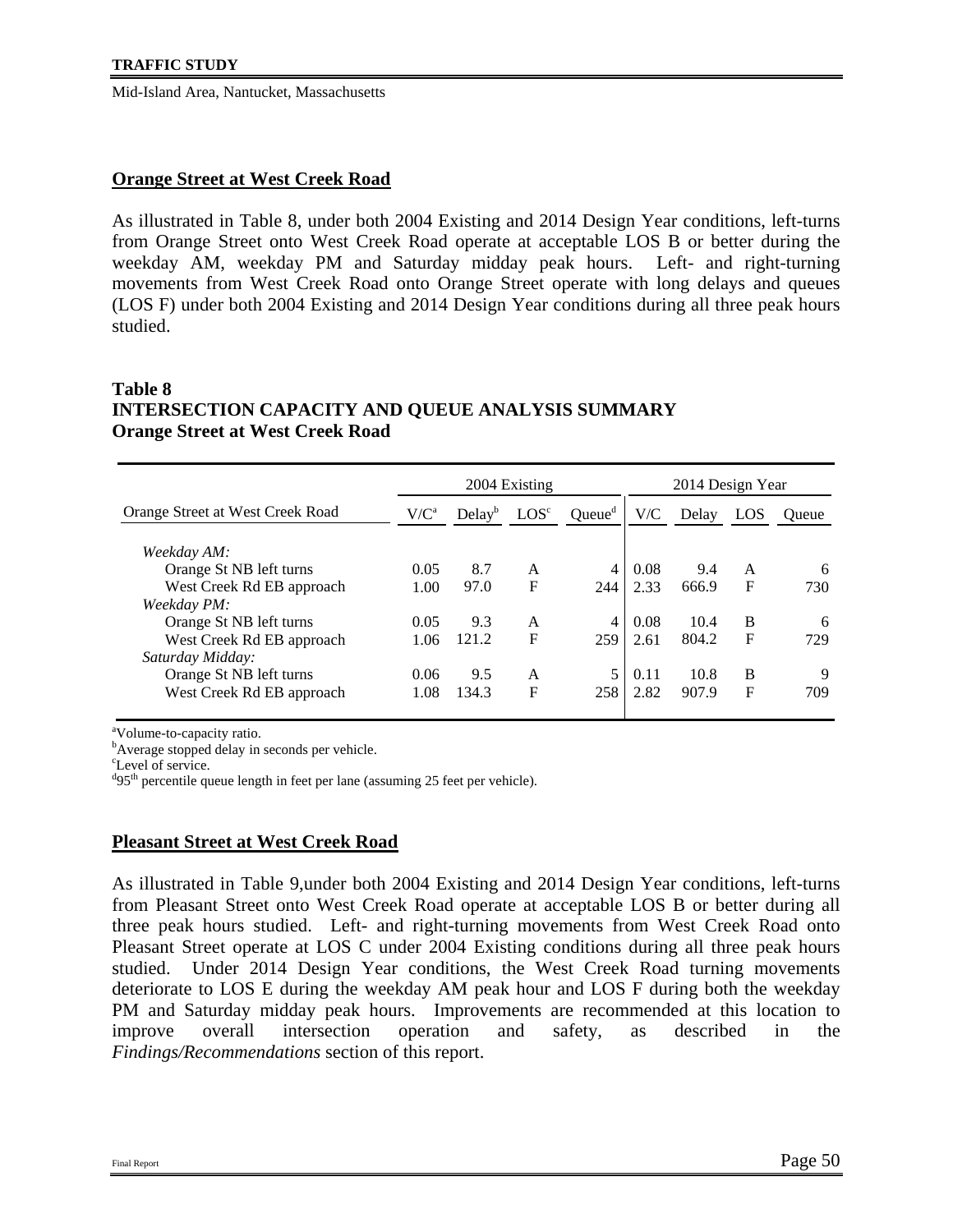#### **Table 9 INTERSECTION CAPACITY AND QUEUE ANALYSIS SUMMARY Pleasant Street at West Creek Road**

|                                    |         |                    | 2004 Existing    |                    |      | 2014 Design Year |     |       |
|------------------------------------|---------|--------------------|------------------|--------------------|------|------------------|-----|-------|
| Pleasant Street at West Creek Road | $V/C^a$ | Delay <sup>b</sup> | LOS <sup>c</sup> | Queue <sup>d</sup> | V/C  | Delay            | LOS | Oueue |
| Weekday AM:                        |         |                    |                  |                    |      |                  |     |       |
| Pleasant St SB left turns          | 0.15    | 9.1                | A                | 14                 | 0.24 | 10.3             | B   | 23    |
| West Creek Rd WB approach          | 0.35    | 18.7               | $\mathcal{C}$    | 39                 | 0.73 | 47.9             | E   | 128   |
| Weekday PM:                        |         |                    |                  |                    |      |                  |     |       |
| Pleasant St SB left turns          | 0.18    | 9.3                | A                | 17                 | 0.29 | 10.8             | B   | 30    |
| West Creek Rd WB approach          | 0.45    | 23.7               | C                | 56                 | 1.02 | 117.1            | F   | 227   |
| Saturday Midday:                   |         |                    |                  |                    |      |                  |     |       |
| Pleasant St SB left turns          | 0.18    | 9.3                | A                | 16                 | 0.28 | 10.8             | B   | 28    |
| West Creek Rd WB approach          | 0.45    | 24.4               | $\mathcal{C}$    | 56                 | 1.02 | 117.4            | F   | 222   |
|                                    |         |                    |                  |                    |      |                  |     |       |

<sup>a</sup>Volume-to-capacity ratio.

<sup>b</sup>Average stopped delay in seconds per vehicle.

c Level of service.

 $^{d}$ 95<sup>th</sup> percentile queue length in feet per lane (assuming 25 feet per vehicle).

#### **Pleasant Street at Cherry Street, Williams Lane and Williams Street**

As shown in Table 10, acceptable operating conditions (LOS D or better) are experience for all turning movements at the unsignalized intersections of Pleasant Street at Cherry, Williams Lane and Williams Street under both 2004 Existing and 2014 Design Year conditions during the weekday AM, weekday PM and Saturday midday peak hours. However, the accident records indicate a safety issue at these intersections due to the existing geometric deficiencies. Improvements are recommended at this location to improve overall intersection operation and safety, as described in the *Findings/Recommendations* section of this report.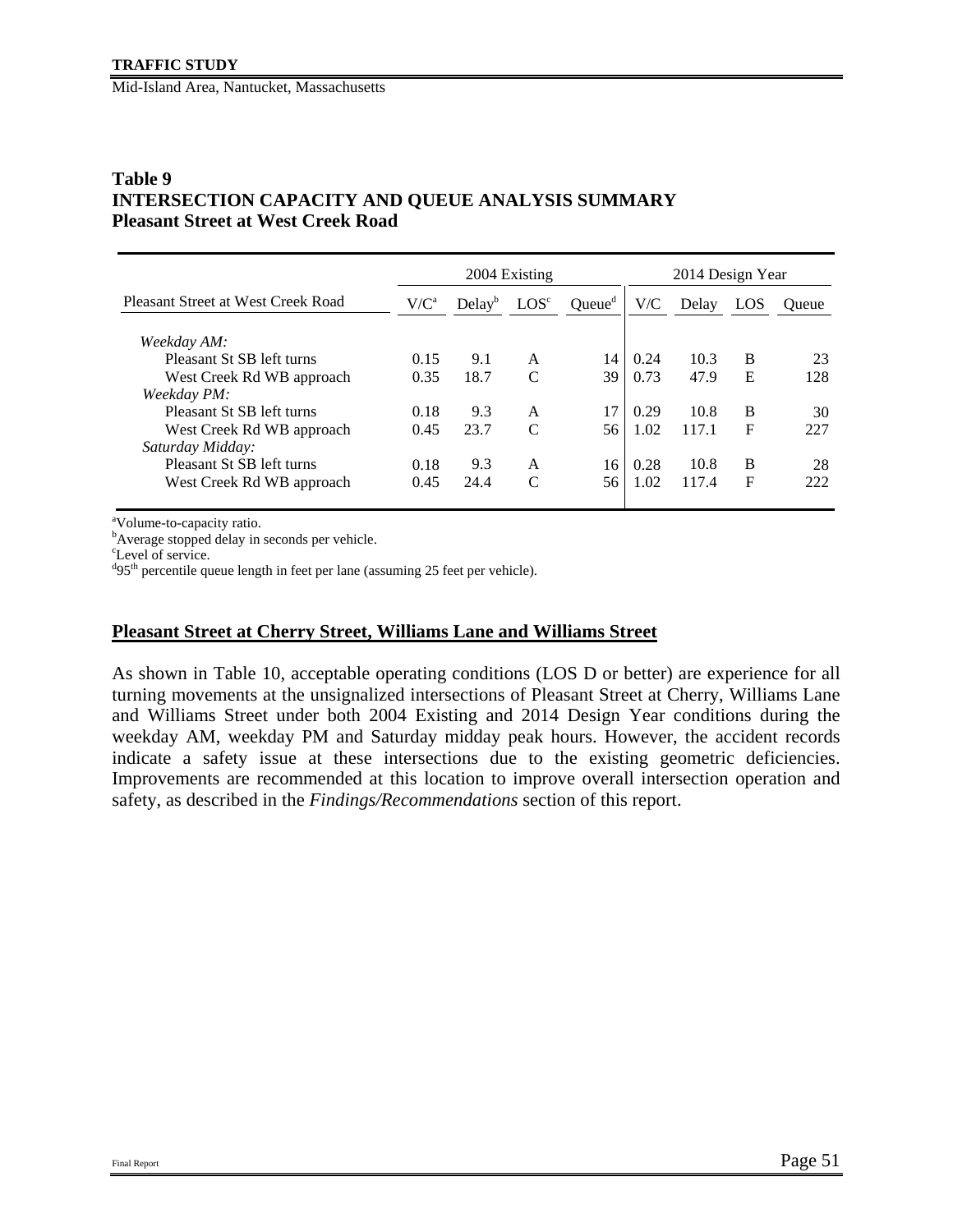## **Table 10 INTERSECTION CAPACITY AND QUEUE ANALYSIS SUMMARY Pleasant Street at Cherry Street, Williams Lane and Williams Street**

|                                                        |         |                    | 2004 Existing    |                    |      | 2014 Design Year |               |              |
|--------------------------------------------------------|---------|--------------------|------------------|--------------------|------|------------------|---------------|--------------|
| <b>Intersection/Peak Hour/Movement</b>                 | $V/C^a$ | Delay <sup>b</sup> | LOS <sup>c</sup> | Queue <sup>d</sup> | V/C  | Delay            | LOS           | Oueue        |
| <b>Pleasant Street at Cherry Street</b><br>Weekday AM: |         |                    |                  |                    |      |                  |               |              |
| Pleasant St SB left turns                              | 0.09    | 9.0                | A                | 7                  | 0.14 | 10.1             | B             | 12           |
| Cherry St Rd WB approach                               | 0.05    | 13.9               | B                | $\overline{4}$     | 0.10 | 18.5             | $\mathcal{C}$ | $\mathbf{Q}$ |
| Weekday PM:                                            |         |                    |                  |                    |      |                  |               |              |
| Pleasant St SB left turns                              | 0.08    | 9.0                | A                | 6                  | 0.12 | 10.1             | B             | 10           |
| Cherry St Rd WB approach                               | 0.07    | 17.7               | $\mathcal{C}$    | 6                  | 0.17 | 28.5             | D             | 15           |
| Saturday Midday:                                       |         |                    |                  |                    |      |                  |               |              |
| Pleasant St SB left turns                              | 0.06    | 9.3                | A                | 5                  | 0.10 | 10.5             | B             | 8            |
| Cherry St Rd WB approach                               | 0.13    | 17.2               | $\overline{C}$   | 11                 | 0.27 | 27.4             | D             | 26           |
| <b>Pleasant Street at Williams Lane</b>                |         |                    |                  |                    |      |                  |               |              |
| Weekday AM:                                            |         |                    |                  |                    |      |                  |               |              |
| Pleasant St NB left turns                              | 0.07    | 8.1                | A                | 6                  | 0.11 | 8.6              | $\mathsf{A}$  | 9            |
| Williams Ln EB approach                                | 0.27    | 12.4               | B                | 28                 | 0.46 | 17.1             | $\mathcal{C}$ | 60           |
| Weekday PM:                                            |         |                    |                  |                    |      |                  |               |              |
| Pleasant St NB left turns                              | 0.11    | 8.5                | A                | 10                 | 0.17 | 9.3              | A             | 16           |
| Williams Ln EB approach                                | 0.20    | 12.6               | B                | 18                 | 0.34 | 16.8             | $\mathcal{C}$ | 38           |
| Saturday Midday:                                       |         |                    |                  |                    |      |                  |               |              |
| Pleasant St NB left turns                              | 0.14    | 8.5                | A                | 12                 | 0.21 | 9.2              | A             | 19           |
| Williams Ln EB approach                                | 0.23    | 13.2               | $\overline{B}$   | 23                 | 0.43 | 19.7             | $\mathcal{C}$ | 52           |
| <b>Pleasant Street at Williams Street</b>              |         |                    |                  |                    |      |                  |               |              |
| Weekday AM:                                            |         |                    |                  |                    |      |                  |               |              |
| Williams St WB approach                                | 0.34    | 17.1               | $\mathcal{C}$    | 38                 | 0.63 | 32.6             | D             | 100          |
| Weekday PM:<br>Williams St WB approach                 | 0.33    | 17.1               | $\mathcal{C}$    | 36                 | 0.62 | 32.7             | D             | 97           |
| Saturday Midday:                                       |         |                    |                  |                    |      |                  |               |              |
| Williams St WB approach                                | 0.32    | 17.6               | $\mathcal{C}$    | 34                 | 0.61 | 34.1             | D             | 93           |

<sup>a</sup>Volume-to-capacity ratio.

<sup>b</sup>Average stopped delay in seconds per vehicle.

c Level of service.

 $^{d}$ 95<sup>th</sup> percentile queue length in feet per lane (assuming 25 feet per vehicle).

#### **Orange Street at Union Street**

As illustrated in Table 11, under 2004 Existing conditions, left-turns from Orange Street onto Union Street operate at acceptable LOS D or better during the weekday AM, weekday PM and Saturday midday peak hours. Under 2014 Design Year conditions, this movement deteriorates to a LOS D during the weekday AM and Saturday Midday peak hours and LOS F during the weekday PM peak hour. Left-turning movements from Union Street onto Orange Street are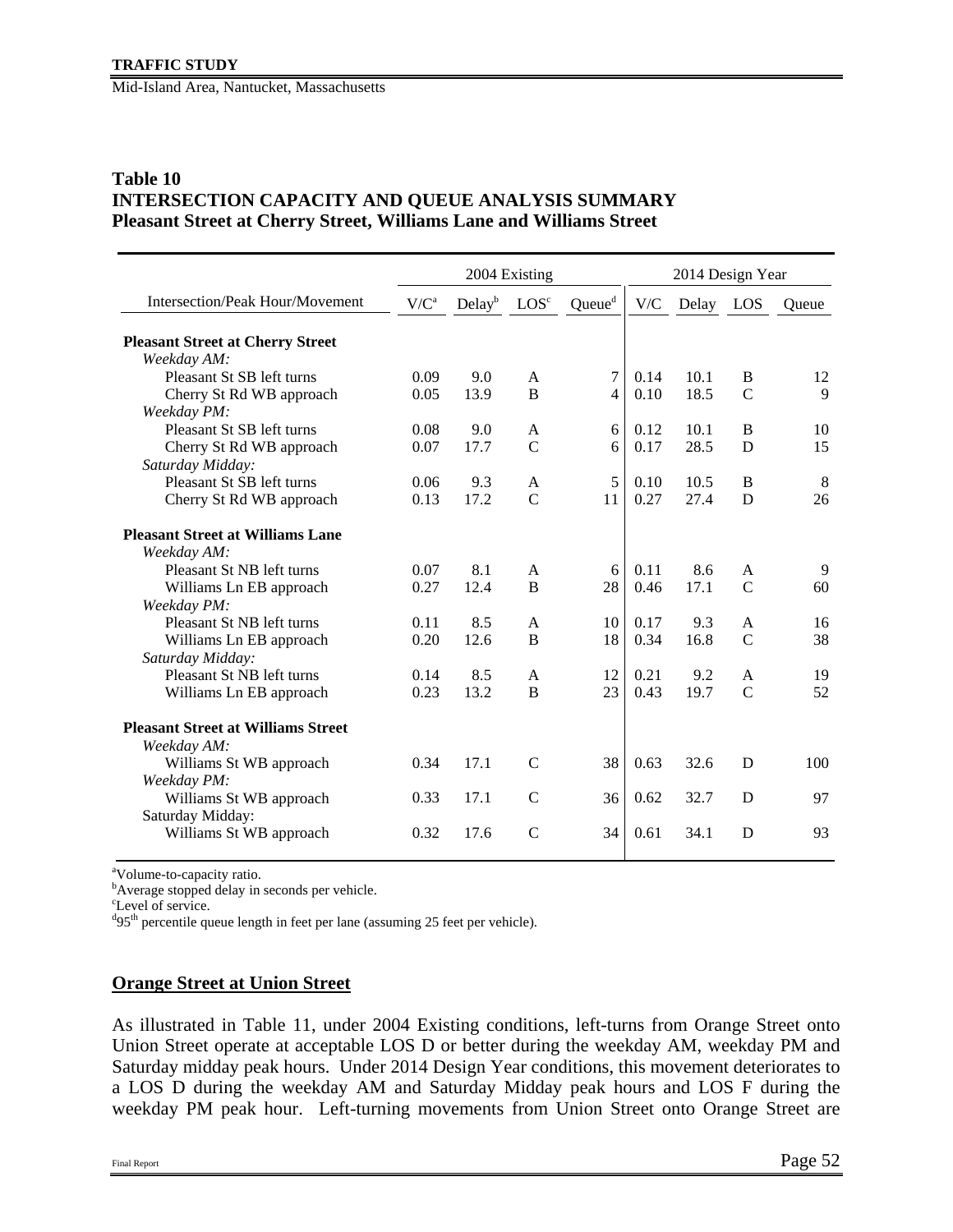projected to operate with capacity constraints (LOS F) under future traffic-volume conditions during the weekday PM and Saturday midday peak hours. Improvements are recommended at this location to improve overall intersection operation and safety, as described in the *Findings/Recommendations* section of this report.

Due to discrepancies between the data collected as part of this study and past historical data, it is recommended that this location be further studied based on 2005 summer traffic levels.

#### **Table 11 INTERSECTION CAPACITY AND QUEUE ANALYSIS SUMMARY Orange Street at Union Street**

|                               |         |                    | 2004 Existing    |                    |      | 2014 Design Year |             |       |
|-------------------------------|---------|--------------------|------------------|--------------------|------|------------------|-------------|-------|
| Orange Street at Union Street | $V/C^a$ | Delay <sup>b</sup> | LOS <sup>c</sup> | Queue <sup>d</sup> | V/C  | Delay            | LOS         | Oueue |
| Weekday AM:                   |         |                    |                  |                    |      |                  |             |       |
| Orange St SB left turns       | 0.16    | 13.4               | B                | 118                | 0.24 | 28.5             | D           | 250   |
| Union St WB lefts             | 0.73    | 22.8               | D                | 225                | 1.35 | 193.9            | $\mathbf F$ | 1,135 |
| Weekday PM:                   |         |                    |                  |                    |      |                  |             |       |
| Orange St SB left turns       | 0.33    | 19.8               | C                | 245                | 0.58 | 62.8             | $\mathbf F$ | 508   |
| Union St WB lefts             | 1.26    | 152.1              | F                | 1.020              | 2.54 | 727.1            | $\mathbf F$ | 2,958 |
| Saturday Midday:              |         |                    |                  |                    |      |                  |             |       |
| Orange St SB left turns       | 0.25    | 12.0               | B                | 158                | 0.37 | 28.0             | D           | 365   |
| Union St WB lefts             | 1.21    | 130.6              | F                | 1.000              | 2.36 | 638.5            | $\mathbf F$ | 2,998 |

<sup>a</sup>Volume-to-capacity ratio.

<sup>b</sup>Average stopped delay in seconds per vehicle.

c Level of service.

 $^{d}$ 95<sup>th</sup> percentile queue length in feet per lane (assuming 25 feet per vehicle).

# **Five Corners**

As shown in Table 12, under 2004 Existing conditions, the Five Corners all-way STOP controlled intersection already operates with capacity constraints, with the Pleasant Street northbound approach operating at LOS E/F during all peak hours studied. These long delays and queues will be exacerbated with the addition of future growth. However, due to the historical nature of this location major geometric or operational modifications are not feasible. In addition, the accident records indicate a safety issue at this intersection due to the existing geometric issues, the numerous approaches and vast amount of pavement. However, minor improvements are described in the *Findings/Recommendations* section of this report to provide better definition of right-of-way and improve pedestrian access through the intersection.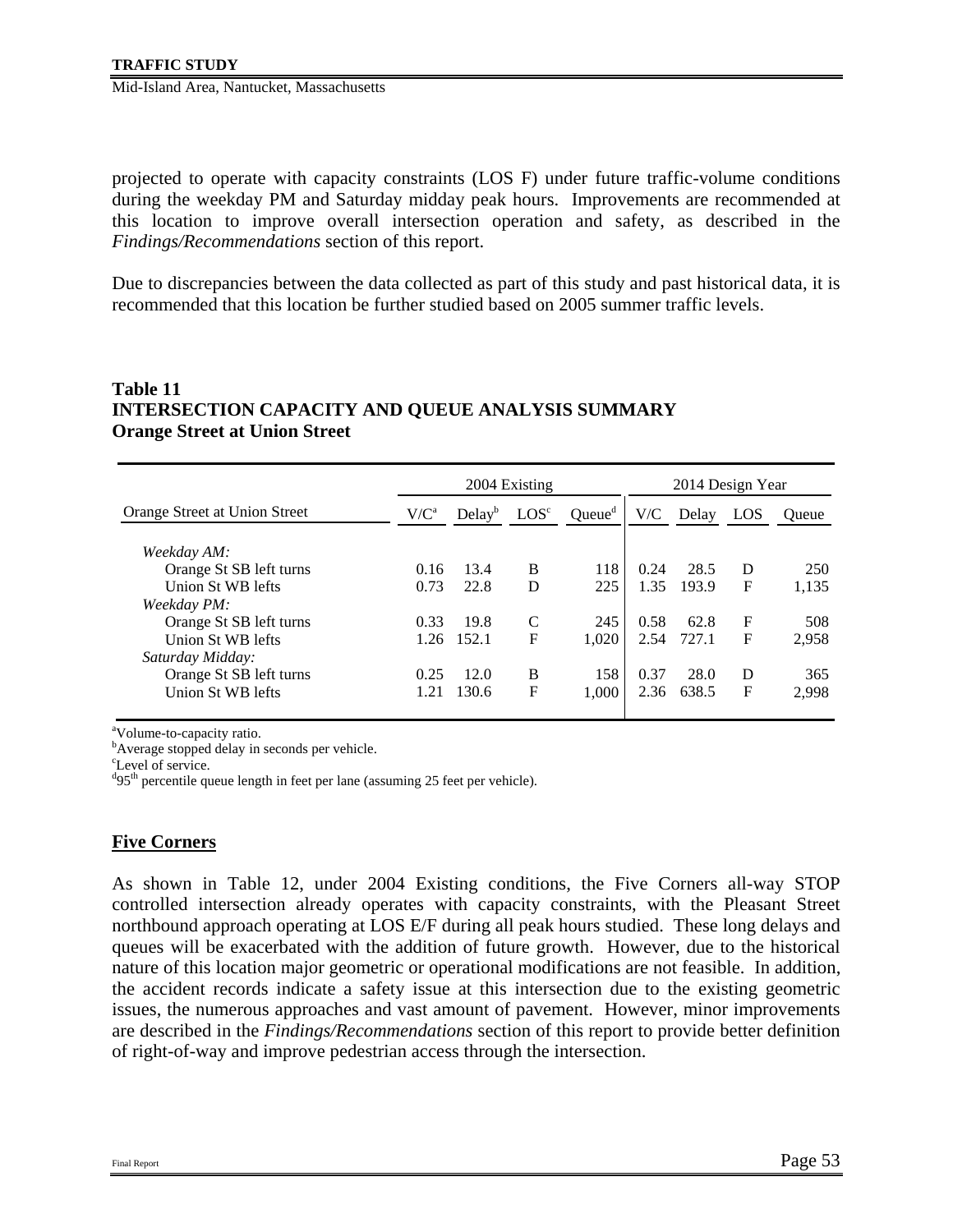#### **Table 12 INTERSECTION CAPACITY AND QUEUE ANALYSIS SUMMARY Pleasant Street at York Street and Atlantic Avenue**

| Pleasant Street                    |         |                    | 2004 Existing    |                    |      | 2014 Design Year |               |       |
|------------------------------------|---------|--------------------|------------------|--------------------|------|------------------|---------------|-------|
| at York Street and Atlantic Avenue | $V/C^a$ | Delay <sup>b</sup> | LOS <sup>c</sup> | Queue <sup>d</sup> | V/C  | Delay            | LOS           | Oueue |
| Weekday AM:                        |         |                    |                  |                    |      |                  |               |       |
| York St/Atlantic Ave EB approach   | 0.76    | 27.8               | D                | 169                | 1.00 | 101.5            | $\mathbf F$   | 354   |
| York St WB approach                | 0.41    | 14.6               | B                | 48                 | 0.55 | 20.9             | $\mathsf{C}$  | 81    |
| Pleasant St NB approach            | 1.00    | 77.5               | $\mathbf F$      | 370                | 1.00 | 326.9            | $\mathbf F$   | 428   |
| Pleasant St SB approach            | 0.39    | 13.8               | B                | 45                 | 0.51 | 19.4             | $\mathcal{C}$ | 70    |
| Weekday PM:                        |         |                    |                  |                    |      |                  |               |       |
| York St/Atlantic Ave EB approach   | 0.72    | 22.7               | C                | 147                | 1.00 | 92.5             | $\mathbf F$   | 342   |
| York St WB approach                | 0.45    | 15.0               | $\mathcal{C}$    | 57                 | 0.66 | 26.3             | D             | 116   |
| Pleasant St NB approach            | 0.91    | 42.2               | E                | 271                | 1.00 | 254.7            | $\mathbf F$   | 395   |
| Pleasant St SB approach            | 0.41    | 13.8               | B                | 49                 | 0.58 | 22.6             | C             | 90    |
| Saturday Midday:                   |         |                    |                  |                    |      |                  |               |       |
| York St/Atlantic Ave EB approach   | 0.64    | 20.8               | C                | 112                | 0.96 | 59.4             | $\mathbf F$   | 289   |
| York St WB approach                | 0.48    | 16.4               | C                | 63                 | 0.73 | 30.0             | D             | 146   |
| Pleasant St NB approach            | 1.00    | 76.1               | $\mathbf F$      | 370                | 1.00 | 367.9            | $\mathbf F$   | 429   |
| Pleasant St SB approach            | 0.40    | 14.0               | B                | 48                 | 0.59 | 22.4             | C             | 91    |
|                                    |         |                    |                  |                    |      |                  |               |       |

<sup>a</sup>Volume-to-capacity ratio.

<sup>b</sup>Average stopped delay in seconds per vehicle.

c Level of service.

<sup>d</sup>95<sup>th</sup> percentile queue length in feet per lane (assuming 25 feet per vehicle).

#### **Four Corners**

As shown in Table 13, under 2004 Existing conditions, the Four Corners all-way STOP controlled intersection already operates with capacity constraints, with the Surfside Road approach operating at LOS E/F during all peak hours studied and the Sparks Avenue approach operating at LOS E during the weekday PM peak hour. These long delays and queues will be exacerbated with the addition of future growth. Improvements are recommended at this location to improve overall intersection operation and safety, as described in the *Findings/Recommendations* section of this report.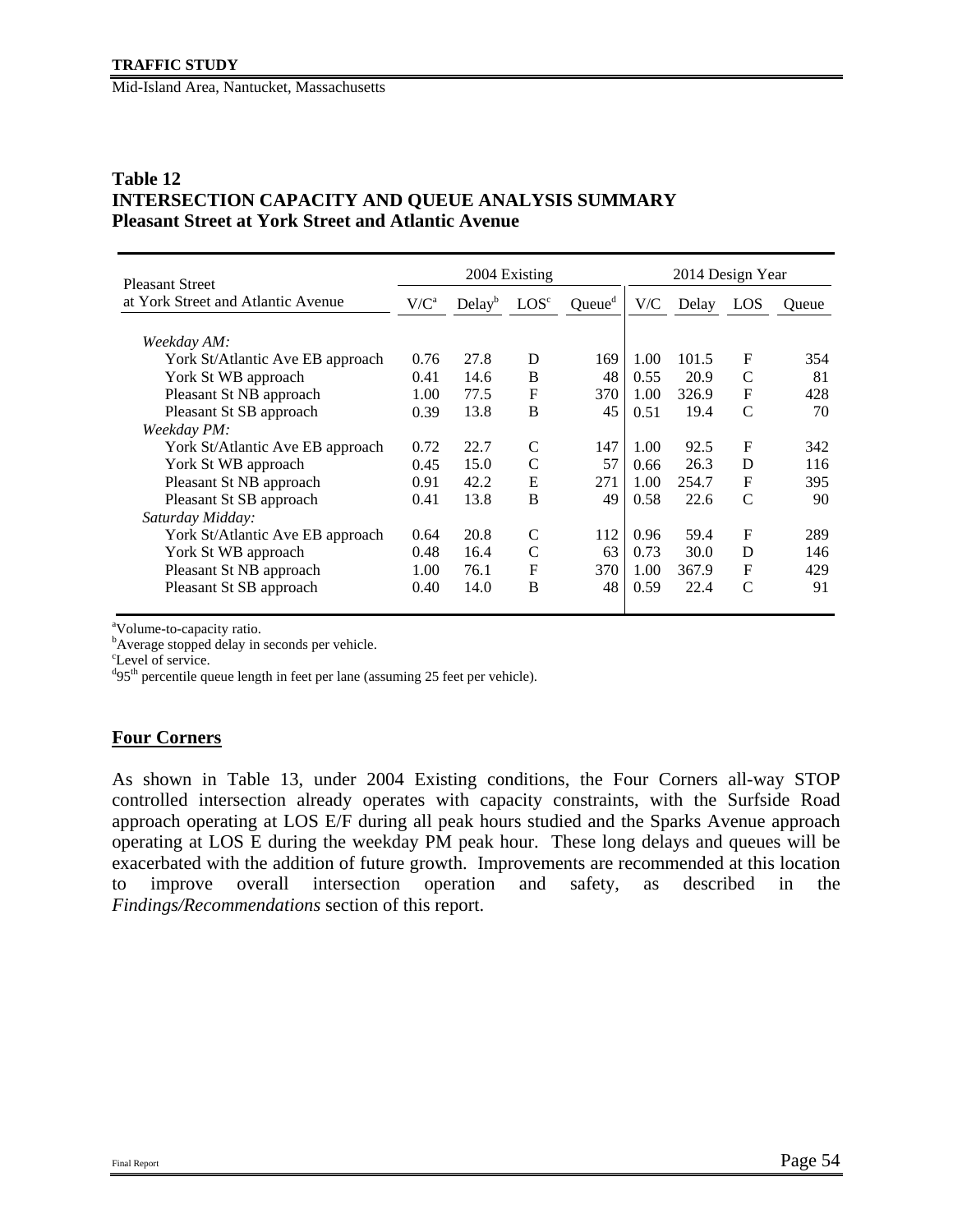#### **Table 13 INTERSECTION CAPACITY AND QUEUE ANALYSIS SUMMARY Sparks Avenue at Prospect Street, Surfside Road and Atlantic Avenue**

| Sparks Avenue at Prospect Street, |         |                    | 2004 Existing    |                    |      | 2014 Design Year |              |       |
|-----------------------------------|---------|--------------------|------------------|--------------------|------|------------------|--------------|-------|
| Surfside Road and Atlantic Avenue | $V/C^a$ | Delay <sup>b</sup> | LOS <sup>c</sup> | Queue <sup>d</sup> | V/C  | Delay            | LOS          | Oueue |
|                                   |         |                    |                  |                    |      |                  |              |       |
| Weekday AM:                       |         |                    |                  |                    |      |                  |              |       |
| Prospect St EB approach           | 0.84    | 33.5               | D                | 207                | 1.00 | 159.7            | $\mathbf F$  | 351   |
| Sparks Ave WB approach            | 0.81    | 31.5               | D                | 188                | 1.00 | 136.2            | F            | 337   |
| Surfside Rd NB approach           | 0.91    | 43.6               | E                | 264                | 1.00 | 228.3            | $\mathbf{F}$ | 378   |
| Atlantic Ave SB approach          | 0.44    | 16.5               | C                | 53                 | 0.59 | 26.1             | D            | 90    |
| Weekday PM:                       |         |                    |                  |                    |      |                  |              |       |
| Prospect St EB approach           | 0.83    | 32.9               | D                | 200                | 1.00 | 157.4            | $\mathbf F$  | 338   |
| Sparks Ave WB approach            | 0.87    | 39.4               | E                | 224                | 1.00 | 197.2            | $\mathbf F$  | 345   |
| Surfside Rd NB approach           | 0.90    | 42.6               | E                | 251                | 1.00 | 228.3            | $\mathbf{F}$ | 364   |
| Atlantic Ave SB approach          | 0.61    | 20.9               | C                | 97                 | 0.83 | 46.6             | E            | 187   |
| Saturday Midday:                  |         |                    |                  |                    |      |                  |              |       |
| Prospect St EB approach           | 0.81    | 31.7               | D                | 189                | 1.00 | 146.9            | $\mathbf F$  | 340   |
| Sparks Ave WB approach            | 0.79    | 31.0               | D                | 175                | 1.00 | 131.2            | $\mathbf F$  | 328   |
| Surfside Rd NB approach           | 0.95    | 52.2               | $\mathbf{F}$     | 297                | 1.00 | 281.0            | $\mathbf F$  | 387   |
| Atlantic Ave SB approach          | 0.52    | 18.4               | C                | 72                 | 0.72 | 34.1             | D            | 133   |
|                                   |         |                    |                  |                    |      |                  |              |       |

<sup>a</sup>Volume-to-capacity ratio.

<sup>b</sup>Average stopped delay in seconds per vehicle.

c Level of service.

<sup>d</sup>95<sup>th</sup> percentile queue length in feet per lane (assuming 25 feet per vehicle).

#### **Surfside Road at Vesper Lane**

As illustrated in Table 14, under both 2004 Existing and 2014 Design Year conditions, left-turns from Surfside Road onto Vesper Lane operate at acceptable LOS B or better during the weekday AM, weekday PM and Saturday midday peak hours. Turning movements from Vesper Lane onto Surfside Road operate with capacity constraints (LOS E/F) under both existing and future traffic-volume conditions during all three peak hours studied. Improvements at the adjacent Four Corners intersection are recommended and are anticipated to improve operations at this intersection. In addition, traffic calming and safety improvements are recommended for the Surfside Road intersections and are described in the *Findings/Recommendations* section of this report.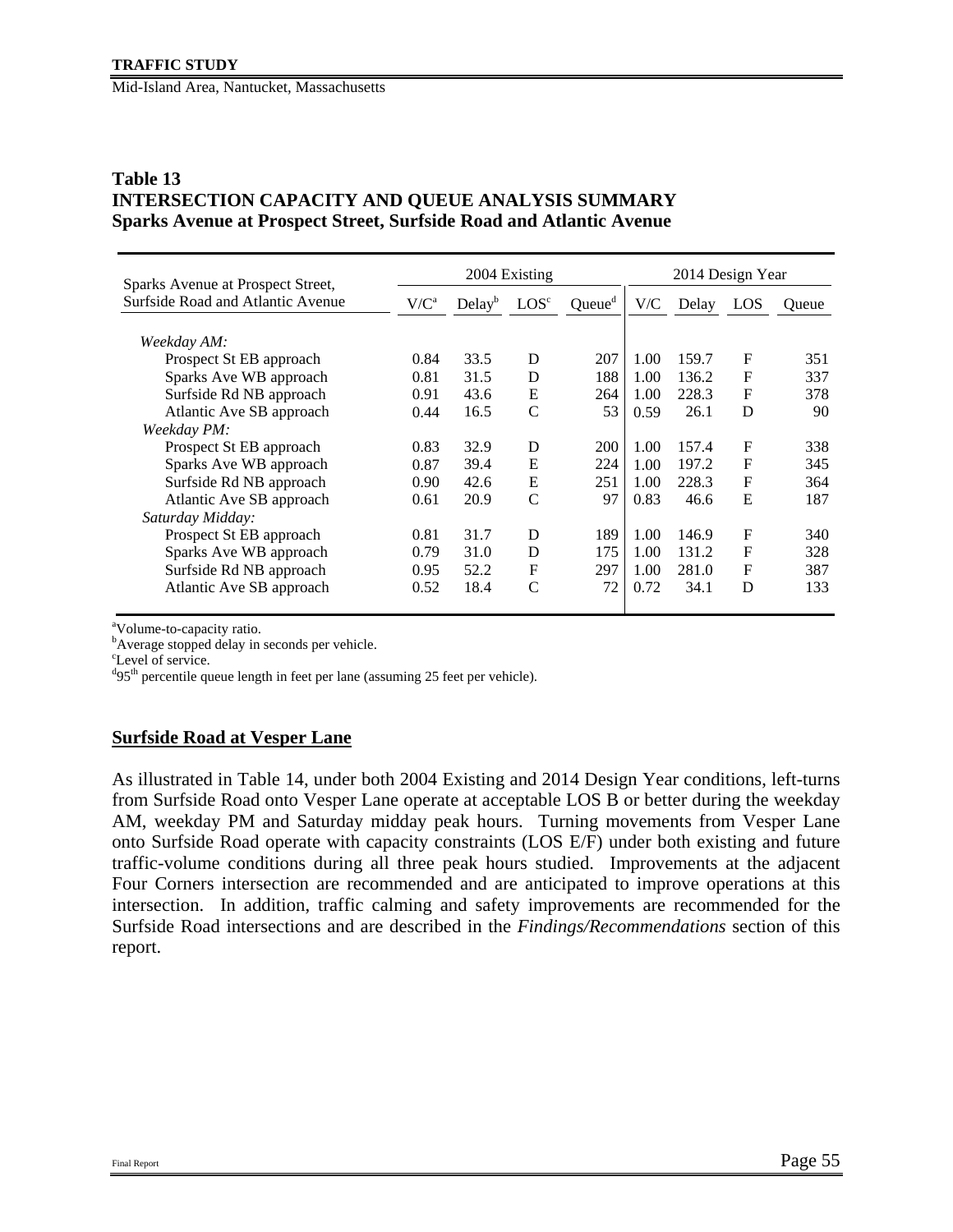### **Table 14 INTERSECTION CAPACITY AND QUEUE ANALYSIS SUMMARY Surfside Road at Vesper Lane**

|                              |         |                    | 2004 Existing    |                    |      | 2014 Design Year |              |       |
|------------------------------|---------|--------------------|------------------|--------------------|------|------------------|--------------|-------|
| Surfside Road at Vesper Lane | $V/C^a$ | Delay <sup>b</sup> | LOS <sup>c</sup> | Queue <sup>d</sup> | V/C  | Delay            | LOS          | Oueue |
| Weekday AM:                  |         |                    |                  |                    |      |                  |              |       |
| Surfside Rd NB left turns    | 0.14    | 8.8                | A                | 12                 | 0.21 | 9.7              | A            | 20    |
| Vesper Ln EB approach        | 0.67    | 40.7               | E                | 110                | 1.53 | 316.9            | $\mathbf F$  | 411   |
| Weekday PM:                  |         |                    |                  |                    |      |                  |              |       |
| Surfside Rd NB left turns    | 0.09    | 9.1                | A                | 8                  | 0.15 | 10.2             | B            | 13    |
| Vesper Ln EB approach        | 0.84    | 57.6               | F                | 178                | 1.84 | 442.2            | $\mathbf{F}$ | 604   |
| Saturday Midday:             |         |                    |                  |                    |      |                  |              |       |
| Surfside Rd NB left turns    | 0.06    | 8.8                | A                | 5                  | 0.10 | 9.6              | A            | 8     |
| Vesper Ln EB approach        | 0.75    | 44.6               | E                | 144                | 1.59 | 330.4            | $\mathbf{F}$ | 514   |

<sup>a</sup>Volume-to-capacity ratio.

<sup>b</sup>Average stopped delay in seconds per vehicle.

c Level of service.

 $^{d}$ 95<sup>th</sup> percentile queue length in feet per lane (assuming 25 feet per vehicle).

#### **Surfside Road at Bartlett Road**

As illustrated in Table 15, under both 2004 Existing and 2014 Design Year conditions, left-turns from Surfside Road onto Bartlett Road operate at acceptable LOS B or better during the weekday AM, weekday PM and Saturday midday peak hours. Turning movements from Bartlett Road onto Surfside Road operate with capacity constraints (LOS E/F) under future traffic-volume conditions during all three peak hours studies. Traffic calming and safety improvements are recommended for the Surfside Road intersections and are described in the *Findings/Recommendations* section of this report.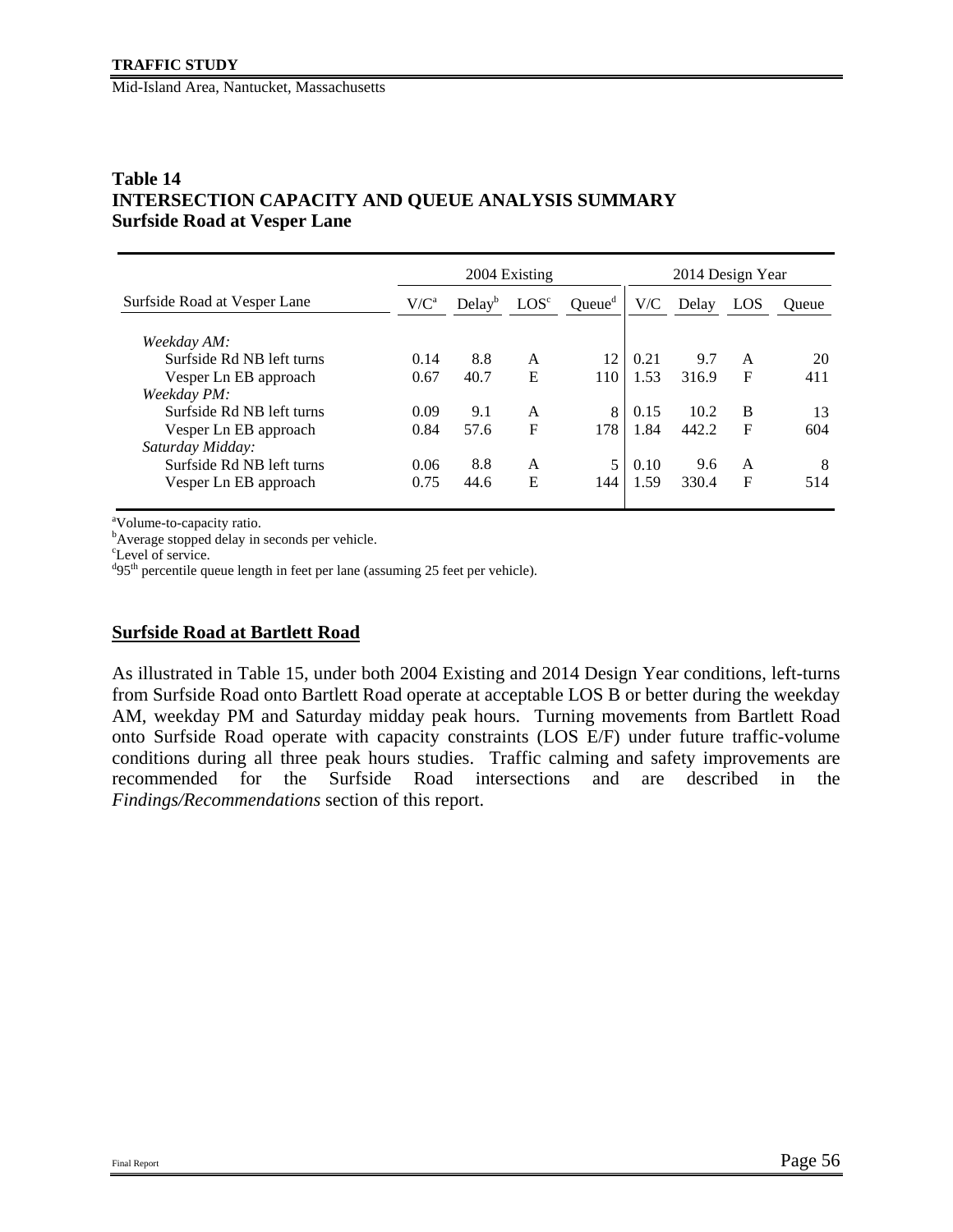#### **Table 15 INTERSECTION CAPACITY AND QUEUE ANALYSIS SUMMARY Surfside Road at Bartlett Road**

|                                |         |                    | 2004 Existing    |                    |      | 2014 Design Year |             |       |
|--------------------------------|---------|--------------------|------------------|--------------------|------|------------------|-------------|-------|
| Surfside Road at Bartlett Road | $V/C^a$ | Delay <sup>b</sup> | LOS <sup>c</sup> | Queue <sup>d</sup> | V/C  | Delay            | LOS         | Oueue |
| Weekday AM:                    |         |                    |                  |                    |      |                  |             |       |
| Surfside Rd NB left turns      | 0.12    | 8.4                | A                | 10                 | 0.18 | 9.1              | A           | 16    |
| Bartlett Rd EB approach        | 0.61    | 26.7               | D                | 99                 | 1.22 | 164.2            | F           | 390   |
| Weekday PM:                    |         |                    |                  |                    |      |                  |             |       |
| Surfside Rd NB left turns      | 0.20    | 8.8                | A                | 18                 | 0.29 | 9.8              | A           | 31    |
| Bartlett Rd EB approach        | 0.66    | 33.4               | D                | 111                | 1.49 | 285.4            | F           | 466   |
| Saturday Midday:               |         |                    |                  |                    |      |                  |             |       |
| Surfside Rd NB left turns      | 0.24    | 9.1                | A                | 23                 | 0.36 | 10.5             | B           | 42    |
| Bartlett Rd EB approach        | 1.00    | 84.5               | F                | 287                | 2.40 | 683.7            | $\mathbf F$ | 966   |

<sup>a</sup>Volume-to-capacity ratio.

<sup>b</sup>Average stopped delay in seconds per vehicle.

c Level of service.

 $^{d}$ 95<sup>th</sup> percentile queue length in feet per lane (assuming 25 feet per vehicle).

#### **Surfside Road at Miacomet Avenue**

As illustrated in Table 16, under both 2004 Existing and 2014 Design Year conditions, left-turns from Surfside Road onto Miacomet Avenue operate at acceptable LOS B or better during all three peak hours studied. Left- and right-turning movements from Miacoment Avenue onto Surfside Road operate at LOS C under 2004 Existing conditions during all three peak hours studied. Under 2014 Design Year conditions, the Miacomet Avenue turning movements deteriorate to LOS E during the weekday AM peak hour and LOS F during both the weekday PM and Saturday midday peak hours. In addition, the accident records indicate a safety issue at this intersection due to the existing geometric issues, the presence of adjacent parking and driveways, large pavement areas and poorly defined right-of-way. Improvements are recommended at this location to improve overall intersection operation and safety, as described in the *Findings/Recommendations* section of this report.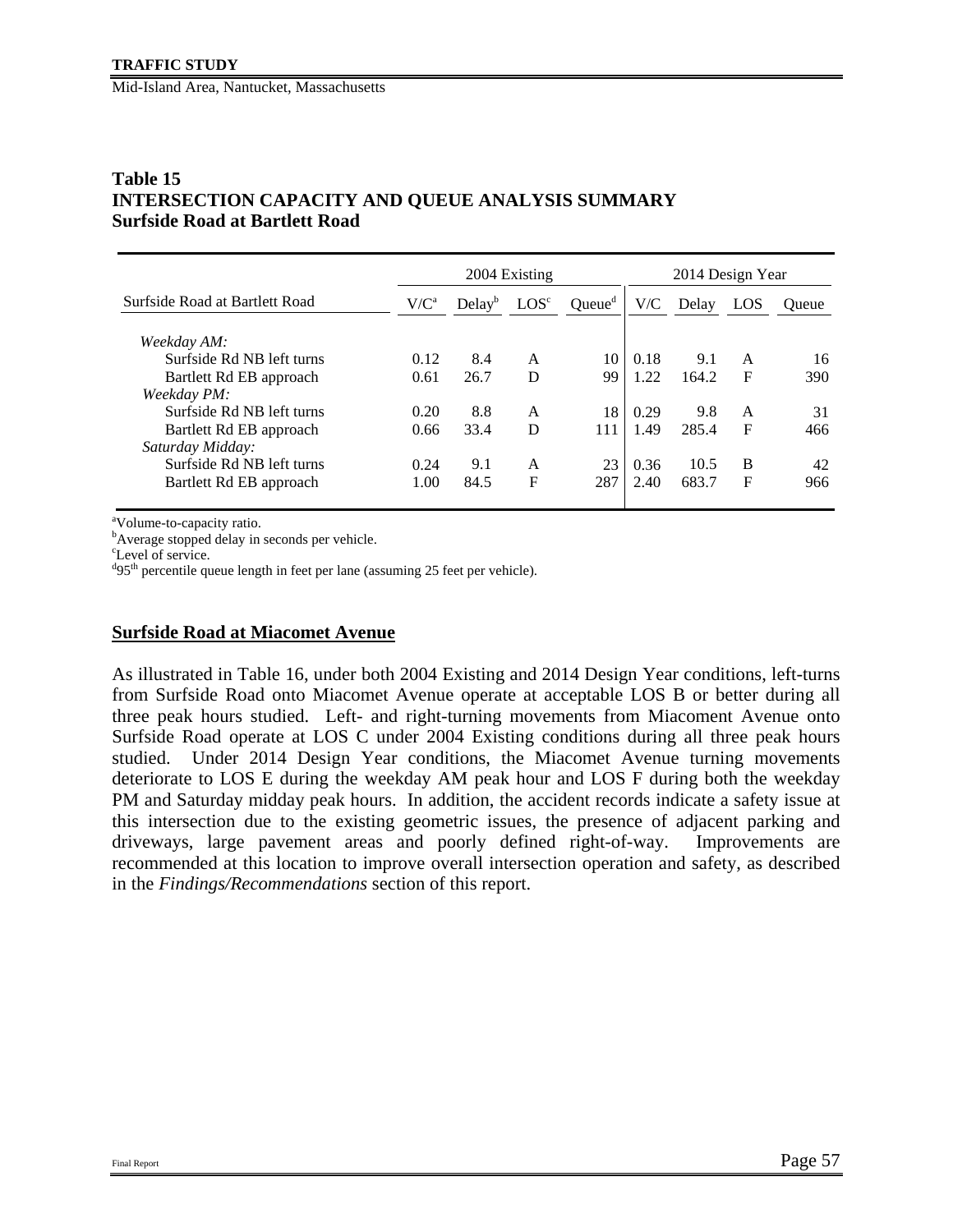#### **Table 16 INTERSECTION CAPACITY AND QUEUE ANALYSIS SUMMARY Surfside Road at Miacomet Avenue**

| 2004 Existing |                    |                  |                    | 2014 Design Year |       |              |       |
|---------------|--------------------|------------------|--------------------|------------------|-------|--------------|-------|
| $V/C^a$       | Delay <sup>b</sup> | LOS <sup>c</sup> | Queue <sup>d</sup> | V/C              | Delay | LOS          | Oueue |
|               |                    |                  |                    |                  |       |              |       |
| 0.02          | 8.3                | A                | 2                  | 0.04             | 8.8   | A            |       |
| 0.28          | 18.5               | $\mathcal{C}$    | 28                 | 0.56             | 36.0  | E            |       |
|               |                    |                  |                    |                  |       |              |       |
| 0.08          | 9.0                | A                | 6                  | 0.12             | 10.0  | B            | 10    |
| 0.37          | 24.5               | $\mathcal{C}$    | 41                 | 0.85             | 88.0  | $_{\rm F}$   | 148   |
|               |                    |                  |                    |                  |       |              |       |
| 0.04          | 8.8                | A                | 3                  | 0.06             | 9.5   | A            | 5     |
| 0.38          | 23.8               | $\mathcal{C}$    | 42                 | 0.82             | 75.6  | $\mathbf{F}$ | 144   |
|               |                    |                  |                    |                  |       |              |       |

<sup>a</sup>Volume-to-capacity ratio.

<sup>b</sup>Average stopped delay in seconds per vehicle.

c Level of service.

 $^{d}$ 95<sup>th</sup> percentile queue length in feet per lane (assuming 25 feet per vehicle).

#### **Surfside Road at Miacomet Road and Surfside Drive**

As illustrated in Table 17, under both 2004 Existing and 2014 Design Year conditions, northbound and southbound left-turns from Surfside Road onto Miacomet Road and Surfside Drive, respectively, operate at acceptable LOS A during all three peak hours studied. Turning movements from the Surfside Drive westbound approach operate at acceptable LOS D or better during all three peak hours studied under 2004 Existing conditions and deteriorate to LOS E during the weekday AM peak hour and LOS F during both the weekday PM and Saturday midday peak hours. Under 2004 Existing conditions, turning movements from the Miacomet Road eastbound approach operate at LOS C, F and D during the weekday AM, weekday PM and Saturday midday peak hours, respectively. Under 2014 Design Year conditions, the Miacomet Road turning movements are expected to deteriorate to LOS E and F during the weekday AM peak hour and Saturday midday peak hours, and continue to operate at LOS F during the weekday PM peak hour. Traffic calming and safety improvements are recommended for the Surfside Road intersections and are described in the *Findings/Recommendations* section of this report.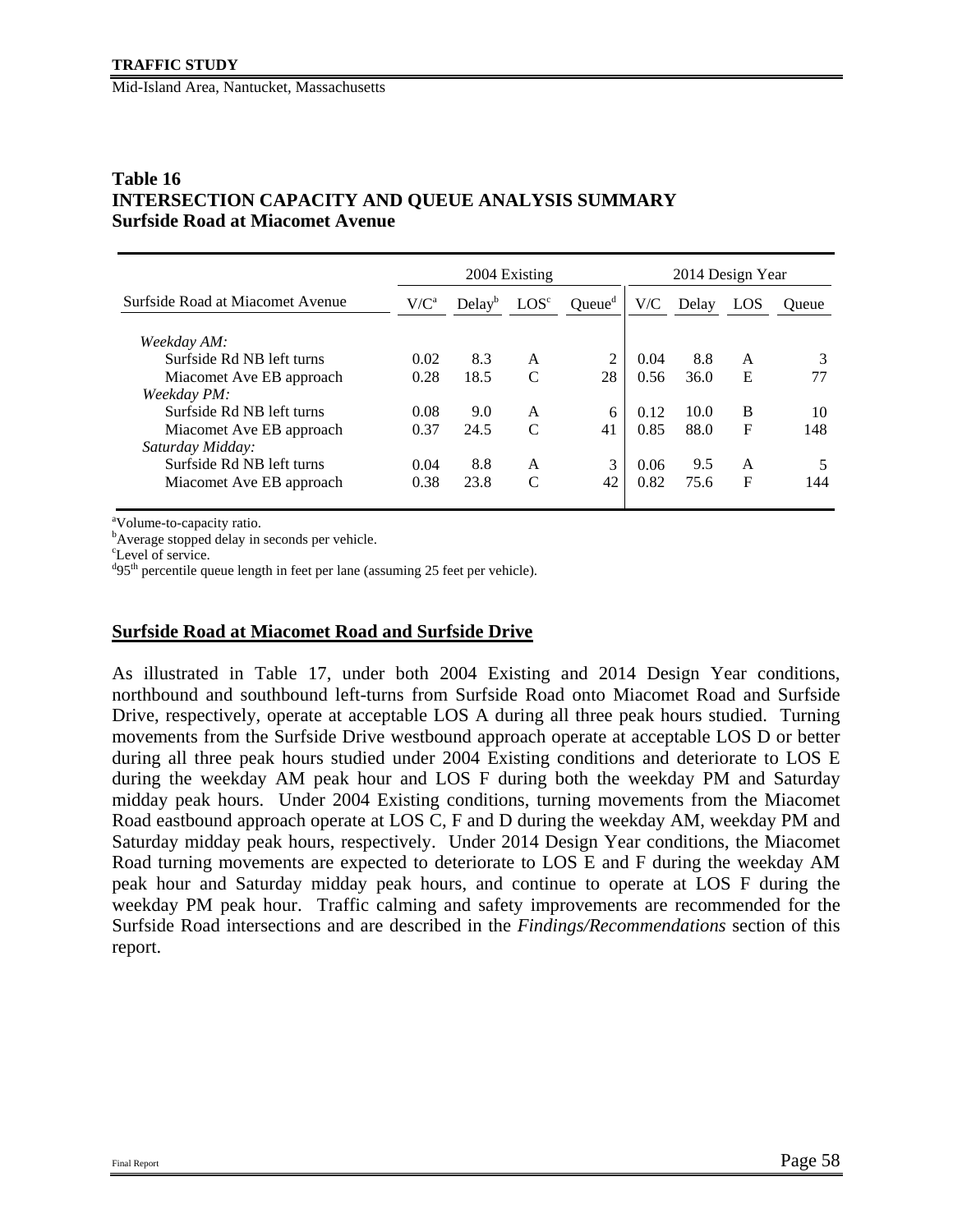#### **Table 17 INTERSECTION CAPACITY AND QUEUE ANALYSIS SUMMARY Surfside Road at Miacomet Road and Surfside Drive**

| Surfside Road                       |         | 2014 Design Year   |                  |                    |      |       |             |       |
|-------------------------------------|---------|--------------------|------------------|--------------------|------|-------|-------------|-------|
| at Miacomet Road and Surfside Drive | $V/C^a$ | Delay <sup>b</sup> | LOS <sup>c</sup> | Queue <sup>d</sup> | V/C  | Delay | LOS.        | Queue |
| Weekday AM:                         |         |                    |                  |                    |      |       |             |       |
| Surfside Rd NB approach             | 0.01    | 8.0                | A                | 1                  | 0.01 | 8.3   | A           |       |
| Surfside Rd SB approach             | 0.09    | 8.1                | A                |                    | 0.12 | 8.5   | A           | 11    |
| Surfside Dr WB approach             | 0.29    | 14.7               | B                | 29                 | 0.54 | 25.3  | D           | 76    |
| Miacomet Rd EB approach             | 0.23    | 21.4               | C                | 21                 | 0.53 | 49.4  | E           | 66    |
| Weekday PM:                         |         |                    |                  |                    |      |       |             |       |
| Surfside Rd NB approach             | 0.02    | 8.2                | A                | $\overline{2}$     | 0.03 | 8.7   | A           | 3     |
| Surfside Rd SB approach             | 0.11    | 8.6                | A                | 9                  | 0.17 | 9.4   | A           | 15    |
| Surfside Dr WB approach             | 0.58    | 29.0               | D                | 86                 | 1.42 | 264.5 | F           | 399   |
| Miacomet Rd EB approach             | 0.59    | 53.9               | F                | 79                 | 2.76 | 680.9 | $\mathbf F$ | 319   |
| Saturday Midday:                    |         |                    |                  |                    |      |       |             |       |
| Surfside Rd NB approach             | 0.02    | 8.2                | A                | 2                  | 0.04 | 8.7   | A           | 3     |
| Surfside Rd SB approach             | 0.07    | 8.3                | A                | 6                  | 0.10 | 8.8   | A           | 8     |
| Surfside Dr WB approach             | 0.52    | 24.5               | C                | 72                 | 1.17 | 158.3 | $\mathbf F$ | 315   |
| Miacomet Rd EB approach             | 0.32    | 28.3               | D                | 34                 | 0.99 | 164.5 | F           | 152   |
|                                     |         |                    |                  |                    |      |       |             |       |

<sup>a</sup>Volume-to-capacity ratio.

<sup>b</sup>Average stopped delay in seconds per vehicle.

c Level of service.

<sup>d</sup>95<sup>th</sup> percentile queue length in feet per lane (assuming 25 feet per vehicle).

#### **Surfside Road at Fairgrounds Road**

The major (Surfside Road) movements at this unsignalized intersection operate at desirable LOS A under both existing and future traffic volume conditions during the weekday AM, weekday PM and Saturday midday peak hours. However, as illustrated in Table 18, the minor (Fairgrounds Road) movements are expected to operate with capacity constraints (LOS E/F) under 2014 Design Year conditions during all three peak hours studies. In addition, the accident records indicate a safety issue at this intersection due to the existing sight distance deficiencies. Traffic calming and safety improvements are recommended for the Surfside Road intersections and are described in the *Findings/Recommendations* section of this report.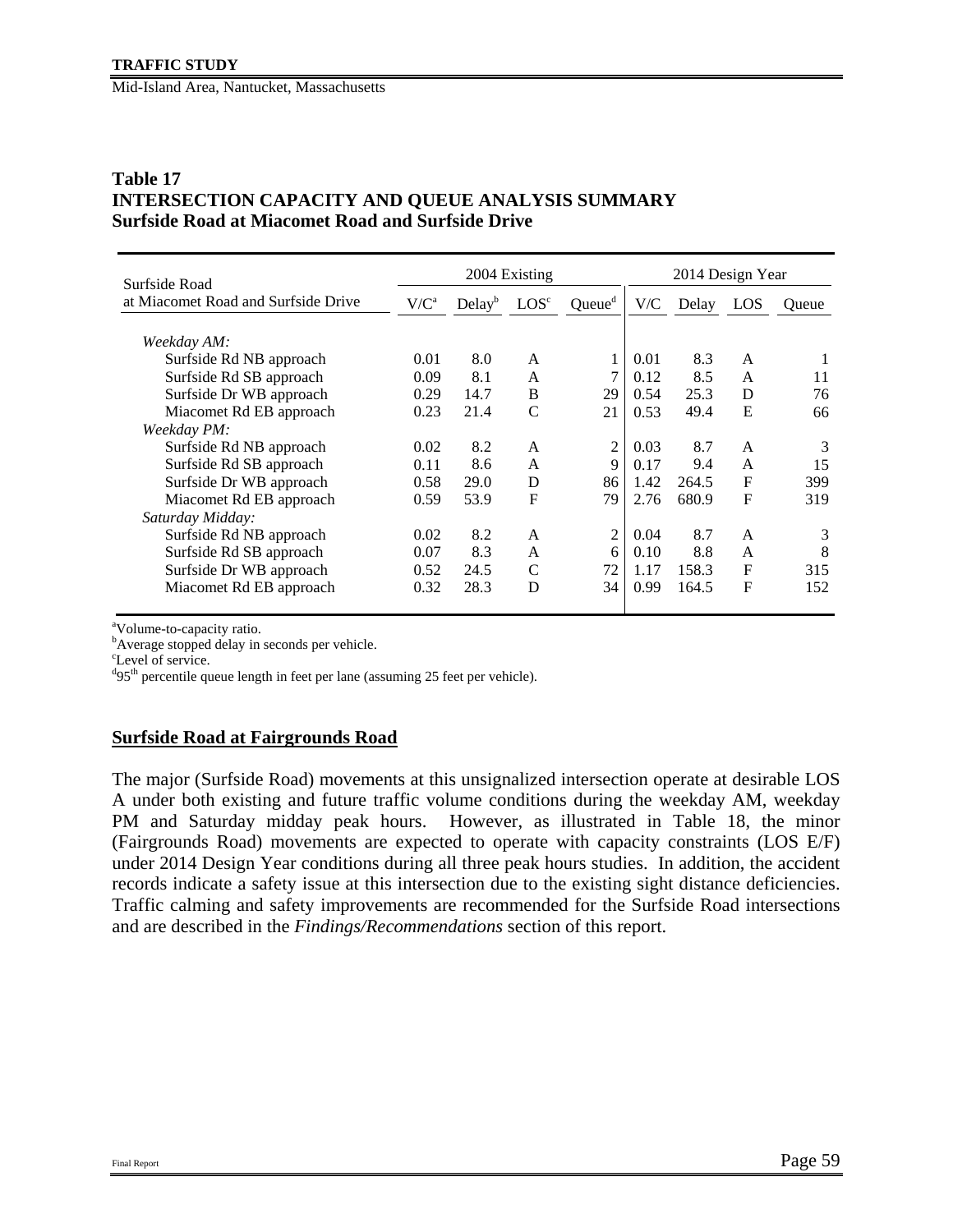#### **TRAFFIC STUDY**

Mid-Island Area, Nantucket, Massachusetts

#### **Table 18 INTERSECTION CAPACITY AND QUEUE ANALYSIS SUMMARY Surfside Road at Fairgrounds Road**

|                                                                                                                |                              | 2004 Existing              |                  | 2014 Design Year                 |                              |                              |                                       |                              |
|----------------------------------------------------------------------------------------------------------------|------------------------------|----------------------------|------------------|----------------------------------|------------------------------|------------------------------|---------------------------------------|------------------------------|
| Surfside Road at Fairgrounds Road                                                                              | $V/C^a$                      | Delay <sup>b</sup>         | LOS <sup>c</sup> | Queue <sup>d</sup>               | V/C                          | Delay                        | LOS                                   | Oueue                        |
| Weekday AM:<br>Surfside Rd NB approach<br>Surfside Rd SB approach<br>Fairgrounds Rd WB approach                | 0.00<br>0.16<br>0.37         | 7.4<br>8.2<br>16.6<br>31.7 | A<br>A<br>C<br>D | $\overline{0}$<br>14<br>42<br>56 | 0.00<br>0.23<br>0.77<br>1.06 | 7.5<br>8.6<br>46.0<br>155.7  | A<br>$\mathsf{A}$<br>E<br>$\mathbf F$ | $\Omega$<br>22<br>150<br>203 |
| Fairgrounds Rd EB approach<br>Weekday PM:                                                                      | 0.46                         |                            |                  |                                  |                              |                              |                                       |                              |
| Surfside Rd NB approach<br>Surfside Rd SB approach                                                             | 0.01<br>0.19                 | 7.8<br>8.6                 | A<br>A           | 18                               | 0.02<br>0.28                 | 8.0<br>9.5                   | $\mathsf{A}$<br>A                     | 29                           |
| Fairgrounds Rd WB approach<br>Fairgrounds Rd EB approach<br>Saturday Midday:                                   | 0.86<br>0.63                 | 57.3<br>64.6               | $\mathbf F$<br>F | 197<br>84                        | 2.38<br>2.28                 | 682.9<br>747.7               | $\mathbf{F}$<br>$\mathbf F$           | 799<br>309                   |
| Surfside Rd NB approach<br>Surfside Rd SB approach<br>Fairgrounds Rd WB approach<br>Fairgrounds Rd EB approach | 0.00<br>0.11<br>0.78<br>0.36 | 8.4<br>8.0<br>36.9<br>28.8 | A<br>A<br>E<br>D | $\Omega$<br>10<br>170<br>38      | 0.00<br>0.16<br>1.57<br>0.93 | 8.7<br>8.4<br>305.0<br>131.1 | A<br>A<br>$\mathbf{F}$<br>$\mathbf F$ | $\Omega$<br>14<br>680<br>148 |
|                                                                                                                |                              |                            |                  |                                  |                              |                              |                                       |                              |

<sup>a</sup>Volume-to-capacity ratio.

<sup>b</sup>Average stopped delay in seconds per vehicle.

c Level of service.

<sup>d</sup>95<sup>th</sup> percentile queue length in feet per lane (assuming 25 feet per vehicle).

#### **Old South Road at Fairgrounds Road**

As illustrated in Table 19, under both 2004 Existing and 2014 Design Year conditions, left-turns from Old South Road onto Fairgrounds Road operate at acceptable LOS B or better during the weekday AM and PM and Saturday midday peak hours. Left- and right-turning movements from Fairgrounds Road onto Old South Road operate at LOS F under both 2004 Existing and 2014 Design Year conditions, during all three peak hours studied. In addition, the accident records indicate a safety issue at this intersection due to the heavy turning volumes and poorly defined lanes. Improvements are recommended at this location to improve overall intersection operation and safety, as described in the *Findings/Recommendations* section of this report.